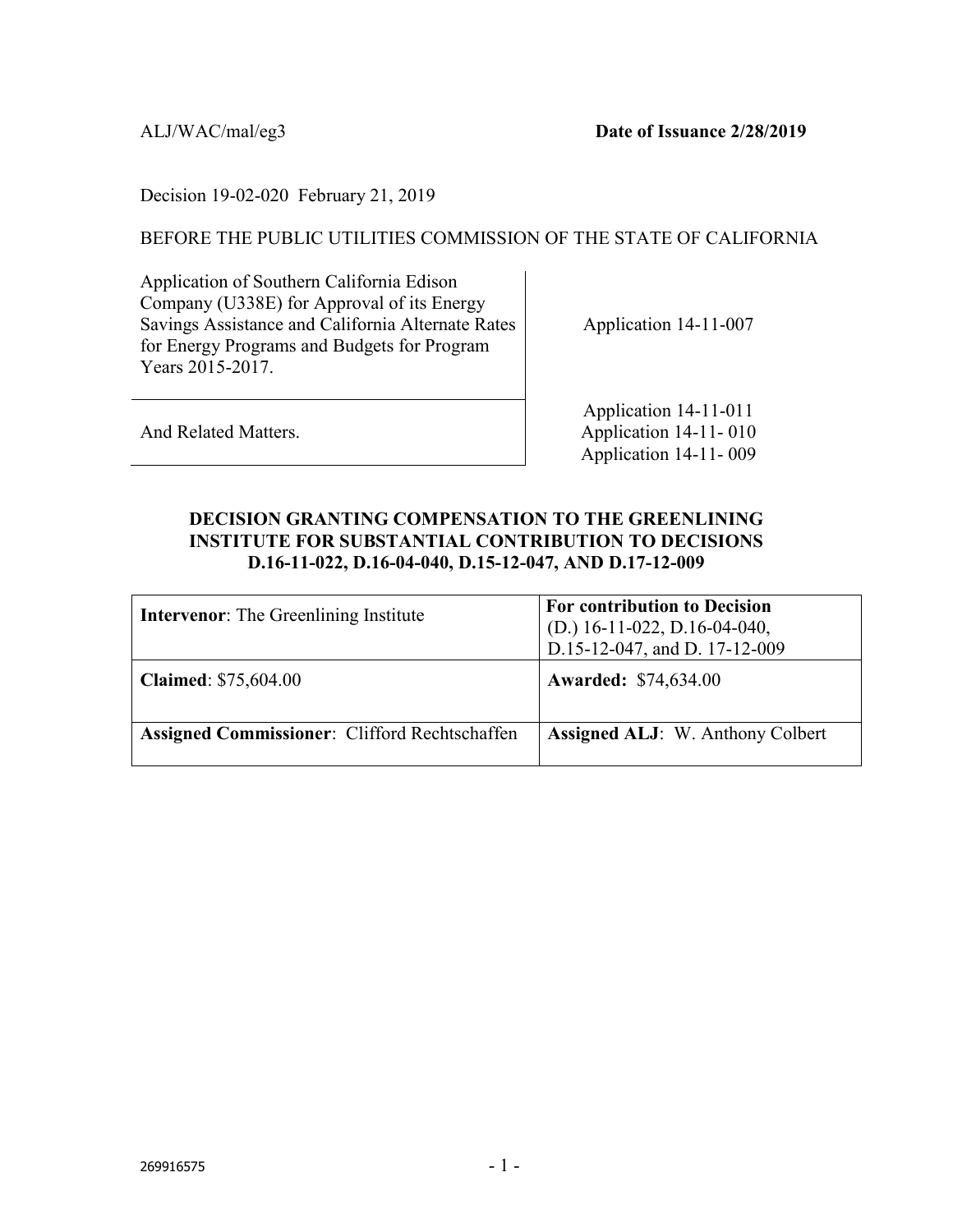## **PART I: PROCEDURAL ISSUES:**

| A. Brief description | D.17-12-009, Decision Resolving Petitions for Modification of    |
|----------------------|------------------------------------------------------------------|
| of Decision:         | Decision 16-11-022, the Commission grants, in part, and denies,  |
|                      | in part, two Petitions for Modification of D.16-11-022 in it     |
|                      | adopted budgets and program directives for the investor-owned    |
|                      | energy utilities' (IOUs) administration and participation in the |
|                      | California Alternate Rates for Energy (CARE) and Energy          |
|                      | Savings Assistance (ESA) Programs for 2017 through 2020.         |
|                      | D.16-11-022, Decision on Large Investor-Owned                    |
|                      | Utilities' California Alternate Rates for Energy (CARE) and      |
|                      | Energy Savings Assistance (ESA) Program Applications, the        |
|                      | Commission authorized CARE and ESA Program activities            |
|                      | and budgets for Pacific Gas and Electric Company (PG&E),         |
|                      | Southern California Edison Company (SCE), San Diego Gas          |
|                      | & Electric Company (SDG&E), and Southern California Gas          |
|                      | Company (SoCalGas) for program years 2017 through 2020.          |
|                      | The Commission authorized mid-cycle activities, including the    |
|                      | continuation of several working groups created pursuant to       |
|                      | D.12-08-044 to help create a guidance document for the next      |
|                      | program cycle of the ESA Program. (Final Decision)               |
|                      | D.16-04-040, Decision Adopting Measures in Response to           |
|                      | the Aliso Canyon Natural Gas Leak Emergency, the                 |
|                      | Commission directed SoCalGas and SCE to intensify their          |
|                      | ESA Program efforts in the geographic regions most               |
|                      | impacted by the gas leak. (Aliso Canyon Decision)                |
|                      | D.15-12-047, Interim Decision on the Community Help              |
|                      | and Awareness of Natural Gas and Electricity Services Pilot      |
|                      | Program, the Ongoing Program, and Related Funding, the           |
|                      | Commission approved the establishment of the Community           |
|                      | Help and Awareness of Natural Gas and Electricity Services       |
|                      | (CHANGES) program as an ongoing program. (CHANGES                |
|                      | Decision)                                                        |

B. Intervenor must satisfy intervenor compensation requirements set forth in Pub. Util. Code §§ 1801-1812:

|                                                                                | Intervenor | CPUC Verified |
|--------------------------------------------------------------------------------|------------|---------------|
| Timely filing of notice of intent to claim compensation (NOI) $(\S 1804(a))$ : |            |               |
| 1. Date of Prehearing Conference (PHC):                                        | 2/20/2015  | Verified      |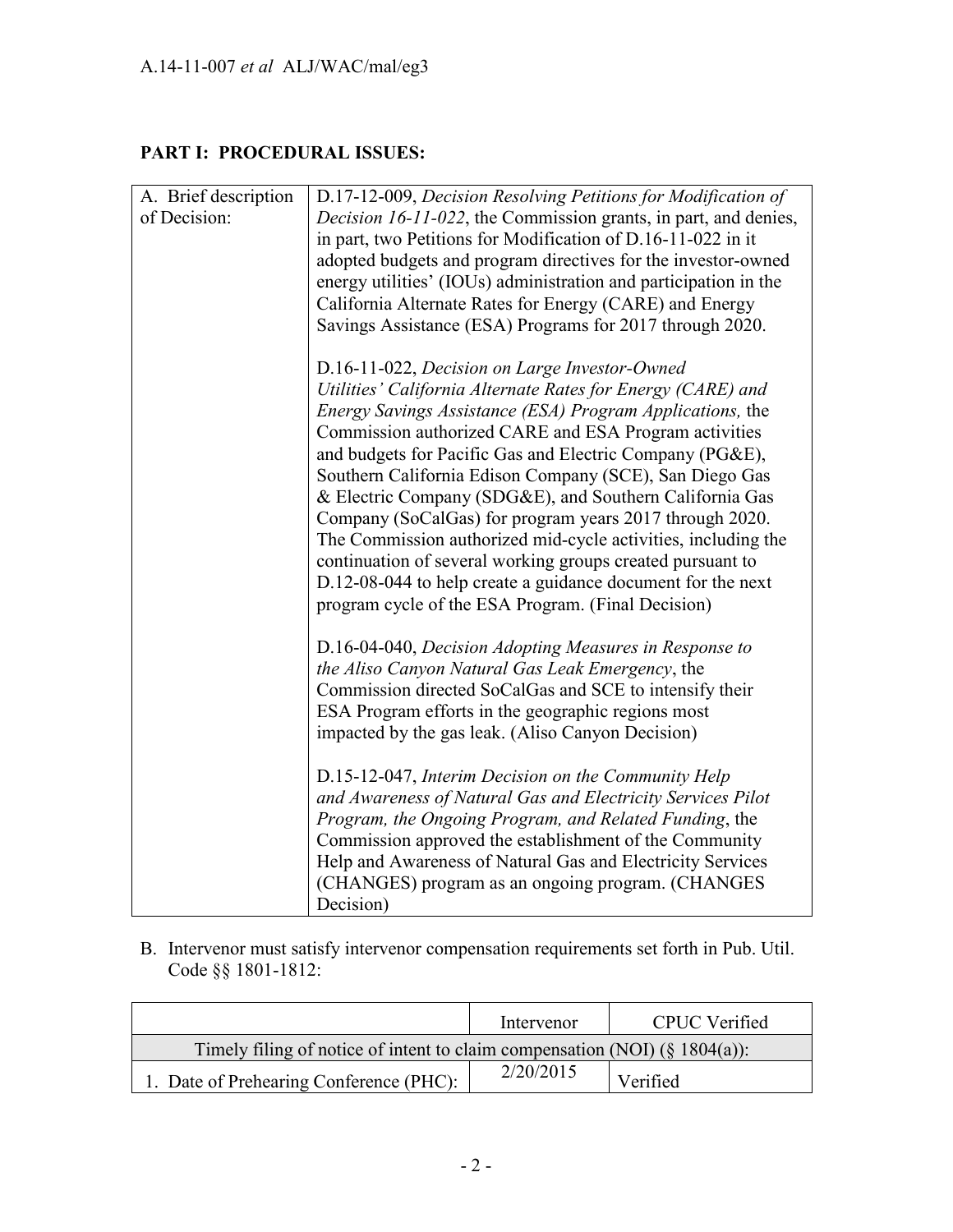| 2. Other specified date for NOI:                                            |                             |                                                                                                                                                                                                                          |
|-----------------------------------------------------------------------------|-----------------------------|--------------------------------------------------------------------------------------------------------------------------------------------------------------------------------------------------------------------------|
| 3. Date NOI filed:                                                          | 3/23/2015                   | Verified                                                                                                                                                                                                                 |
| 4. Was the NOI timely filed?                                                |                             | Yes                                                                                                                                                                                                                      |
| Showing of customer or customer-related status $(\S 1802(b))$ :             |                             |                                                                                                                                                                                                                          |
| 5. Based on ALJ ruling issued in<br>proceeding number:                      | R.10-02-005                 | Incorrect. See CPUC<br>Discussion in Part I(C),<br>below.                                                                                                                                                                |
| 6. Date of ALJ ruling:                                                      | 3/29/2010                   | Incorrect. See CPUC<br>Discussion in Part $I(C)$ ,<br>below.                                                                                                                                                             |
| 7. Based on another CPUC determination<br>(specify):                        | n/a                         | ALJ Ruling on the<br>Greenlining Institute's<br>showing of significant<br>financial hardship issued<br>on February 19, 2015, in<br>R.14-10-003 found the<br>Greenlining eligible to<br>claim intervenor<br>compensation. |
| 8. Has the Intervenor demonstrated customer or customer-<br>related status? |                             | Yes                                                                                                                                                                                                                      |
| Showing of "significant financial hardship" $(\S 1802(g))$ :                |                             |                                                                                                                                                                                                                          |
| 9. Based on ALJ ruling issued in<br>proceeding number:                      | n/a                         | See CPUC Discussion in<br>Part $I(C)$ .                                                                                                                                                                                  |
| 10. Date of ALJ ruling:                                                     | n/a                         | See CPUC Discussion in<br>Part $I(C)$ , below.                                                                                                                                                                           |
| 11. Based on another CPUC determination<br>(specify):                       | See Sec. C,<br>comment $#1$ | ALJ Ruling on the<br>Greenlining Institute's<br>showing of significant<br>financial hardship issued<br>on February 19, 2015, in<br>R.14-10-003 found the<br>Greenlining eligible to<br>claim intervenor<br>compensation. |
| 12. Has the Intervenor demonstrated significant financial<br>hardship?      |                             | Yes                                                                                                                                                                                                                      |
| Timely request for compensation $(\S 1804(c))$ :                            |                             |                                                                                                                                                                                                                          |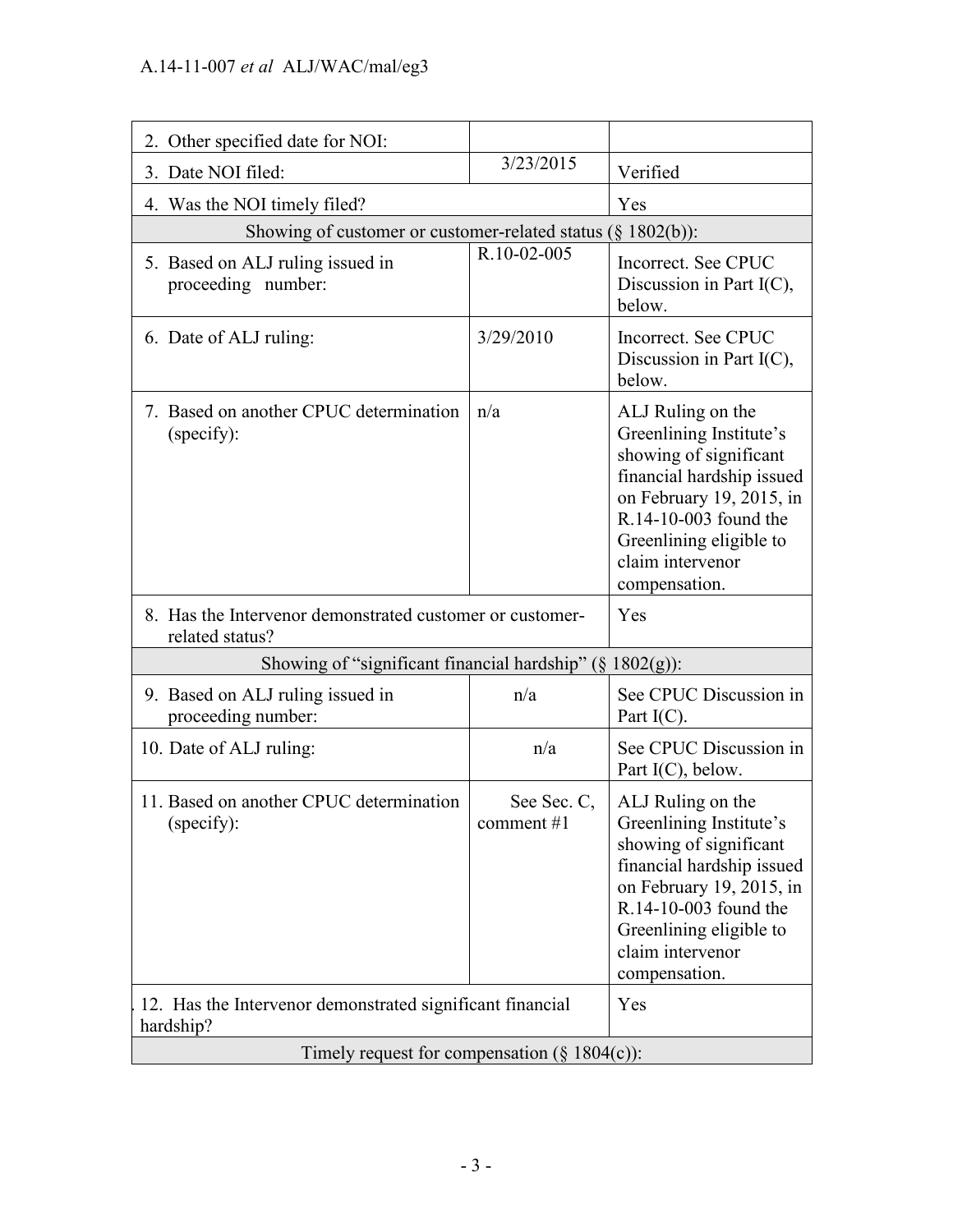| 13. Identify Final Decision:                        | D.17-12-009 | Verified   |
|-----------------------------------------------------|-------------|------------|
| 14. Date of issuance of Final Order or<br>Decision: | 12/20/2017  | Verified   |
| 15. File date of compensation request:              | 2/20/2018   | 02/16/2018 |
| 16. Was the request for compensation timely?        |             | Yes        |

C. Additional Comments on Part I:

| #            | Intervenor's Comment(s)                                                                                                                                                                                                                                                                                                                                                                                                                                                                                                                                                                                                                                                              | <b>CPUC</b> Discussion                                                                                                                                                                                                                                                                                                                                                                                                                                                                                                                                                                                                            |
|--------------|--------------------------------------------------------------------------------------------------------------------------------------------------------------------------------------------------------------------------------------------------------------------------------------------------------------------------------------------------------------------------------------------------------------------------------------------------------------------------------------------------------------------------------------------------------------------------------------------------------------------------------------------------------------------------------------|-----------------------------------------------------------------------------------------------------------------------------------------------------------------------------------------------------------------------------------------------------------------------------------------------------------------------------------------------------------------------------------------------------------------------------------------------------------------------------------------------------------------------------------------------------------------------------------------------------------------------------------|
| $\mathbf{1}$ | In its NOI, Greenlining requested a ruling<br>on its Showing of Significant Financial<br>Hardship. To date, ALJ Colbert has not<br>decided on this request.<br>Greenlining is an organization authorized<br>in its Articles of Incorporation to represent<br>the interests of both residential and small<br>telecommunication customers, with<br>particular focus on low-income and of-<br>color communities and customers. A copy<br>of Greenlining's Articles of Incorporation<br>was previously filed with the Commission<br>in R.10-02-005 (as an attachment to our<br>NOI, filed March 5, 2010). As such,<br>Greenlining is a Category 3 customer as<br>defined in D.98-04-059. | An ALJ's Ruling on the Greenlining<br>Institute's showing of significant<br>financial hardship issued on February<br>19, 2015, in R.14-10-003 found that<br>the Greenlining is eligible to claim<br>intervenor compensation. The finding<br>was made based on the standards set<br>in Section 1802(h). Pursuant to<br>Section $1804(b)(a)$ ,<br>A finding of significant financial<br>hardship shall create a rebuttable<br>presumption of eligibility for<br>compensation in other commission<br>proceedings commencing within<br>one year of the date of that<br>finding.                                                       |
|              | Greenlining qualifies as a Category 3<br>customer. It passes the "comparison test"<br>by demonstrating that the economic<br>interest of its members and constituencies<br>in the CARE/ESAP proceeding is<br>relatively small compared to the cost of its<br>effective participation.<br>In this proceeding, Greenlining worked to<br>ensure that the ESA program continues to<br>provide customers with health, safety, and<br>comfort services, as well as energy-saving<br>measures to lower customer bills and help<br>both the Commission and the customers to<br>manage increasing energy-related expenses<br>due to the Aliso Canyon gas leak and the                          | Pursuant to these provisions, the<br>February 19, 2015 ruling created a<br>valid rebuttable presumption of the<br>intervenor's eligibility in this<br>proceeding.<br>A ruling of March 29, 2010 referenced<br>by the Greenlining in Part I $(1-8)$ ,<br>above is inapplicable for several<br>reasons. First, the ruling did not make<br>a finding based on Section 1802(h);<br>instead, it relied on the earlier finding<br>made in D.09-12-043, which, in turn,<br>relied on the earlier finding. Second,<br>this proceeding started more than a<br>year after the year 2010. Under<br>Section $1804(b)(a)$ , a finding, if any, |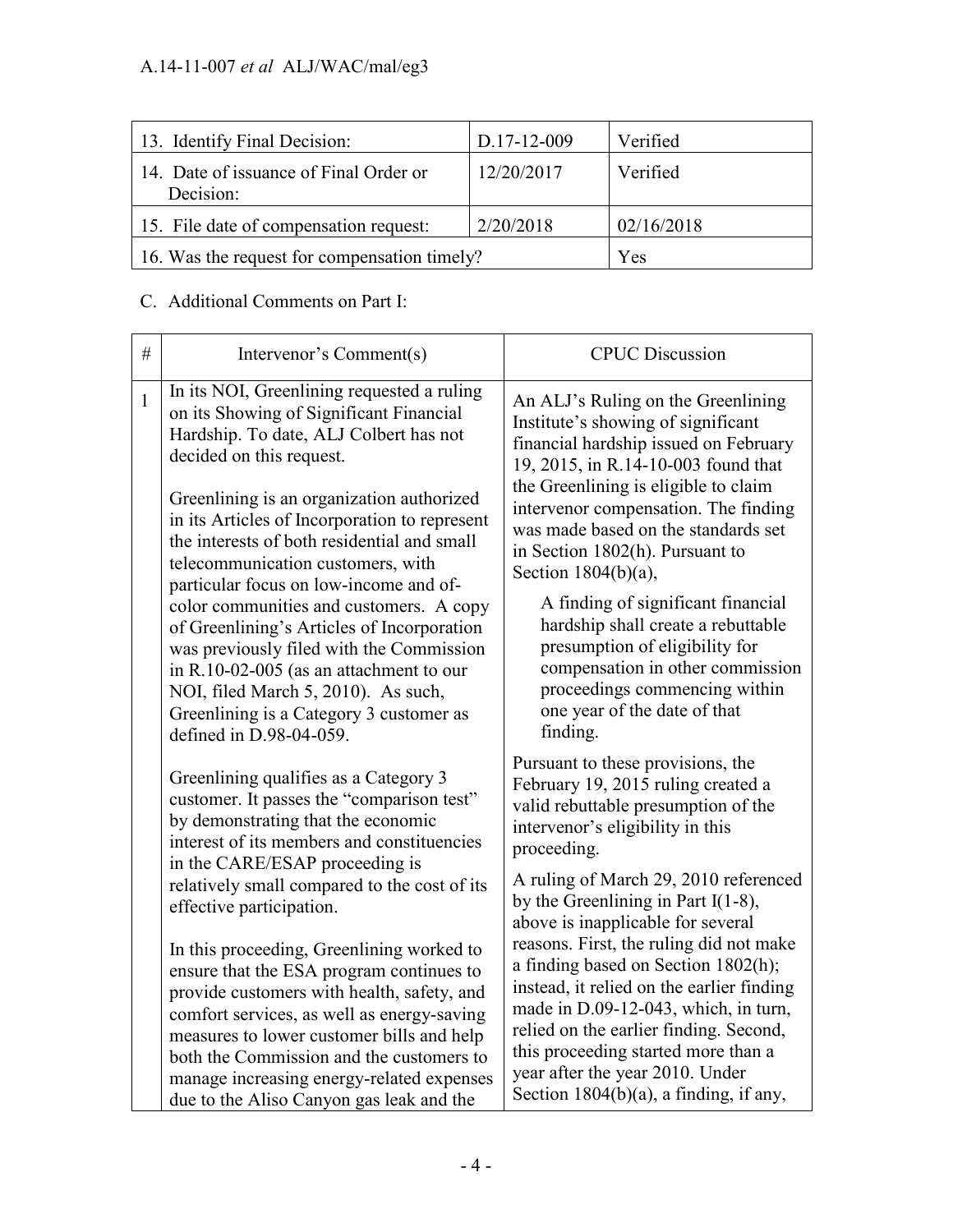| impact of the recent Rate Reform. Such<br>savings will accrue to customers each<br>month, a few dollars at a time. Customers<br>who lack the technical and procedural<br>experience to effectively participate at the<br>CPUC are unlikely to do so for their own<br>individual interests, as the cost to do so<br>would be significantly higher than the<br>dollars they would save. These are<br>customers who may otherwise go<br>unrepresented but for Greenlining's<br>participation. Thus, Greenlining asserts<br>that it has successfully demonstrated<br>significant financial hardship as | of eligibility made more than a year<br>prior to the commencement of this<br>proceeding would not be applicable to<br>the Greenlining's eligibility in this<br>proceeding.<br>Since the February 19, 2015 ruling<br>created a valid rebuttable presumption<br>of the Greenlining's eligibility in this<br>proceeding, this Decision does not<br>examine the Greenlining's customer<br>status and significant financial<br>hardship. |
|----------------------------------------------------------------------------------------------------------------------------------------------------------------------------------------------------------------------------------------------------------------------------------------------------------------------------------------------------------------------------------------------------------------------------------------------------------------------------------------------------------------------------------------------------------------------------------------------------|-------------------------------------------------------------------------------------------------------------------------------------------------------------------------------------------------------------------------------------------------------------------------------------------------------------------------------------------------------------------------------------------------------------------------------------|
|                                                                                                                                                                                                                                                                                                                                                                                                                                                                                                                                                                                                    |                                                                                                                                                                                                                                                                                                                                                                                                                                     |
| appropriate for a Category 3 customer.                                                                                                                                                                                                                                                                                                                                                                                                                                                                                                                                                             |                                                                                                                                                                                                                                                                                                                                                                                                                                     |

## **PART II: SUBSTANTIAL CONTRIBUTION:**

A. Did the Intervenor substantially contribute to the final decision (*see* § 1802(i), § 1803(a), and D.98-04-059).

| <b>CHANGES:</b><br>$1_{-}$                                                                                                                                                                                                                                                                                                                                                                                                                                                                                                                                                                                                                                                                                                                                                                                                               |  |
|------------------------------------------------------------------------------------------------------------------------------------------------------------------------------------------------------------------------------------------------------------------------------------------------------------------------------------------------------------------------------------------------------------------------------------------------------------------------------------------------------------------------------------------------------------------------------------------------------------------------------------------------------------------------------------------------------------------------------------------------------------------------------------------------------------------------------------------|--|
| Greenlining urged the<br>Greenlining Opening Comments on<br>Commission to secure the<br>CHANGES, 12/7/15; Reply<br>Comments, 12/14/15.<br>Community Help and<br><b>Awareness of Natural Gas</b><br>and Electricity Services<br>$D.15-12-047$ approved the<br>Verified<br>establishment of CHANGES.<br>Pilot's (CHANGES)<br>budget and approve the<br>$D.16-11-022$ reaffirmed it,<br>transition of this pilot as<br>Conclusion of Law 10;<br>an ongoing statewide<br>Order 183-184.<br>program. The CHANGES<br>program is funded through<br>CARE and provides<br>outreach, education, and<br>bill issue assistance on<br>natural gas and electricity<br>bills and services to<br>limited English proficient<br>(LEP) consumers in the<br>language of their choice<br>through a statewide<br>network of community-<br>based organizations |  |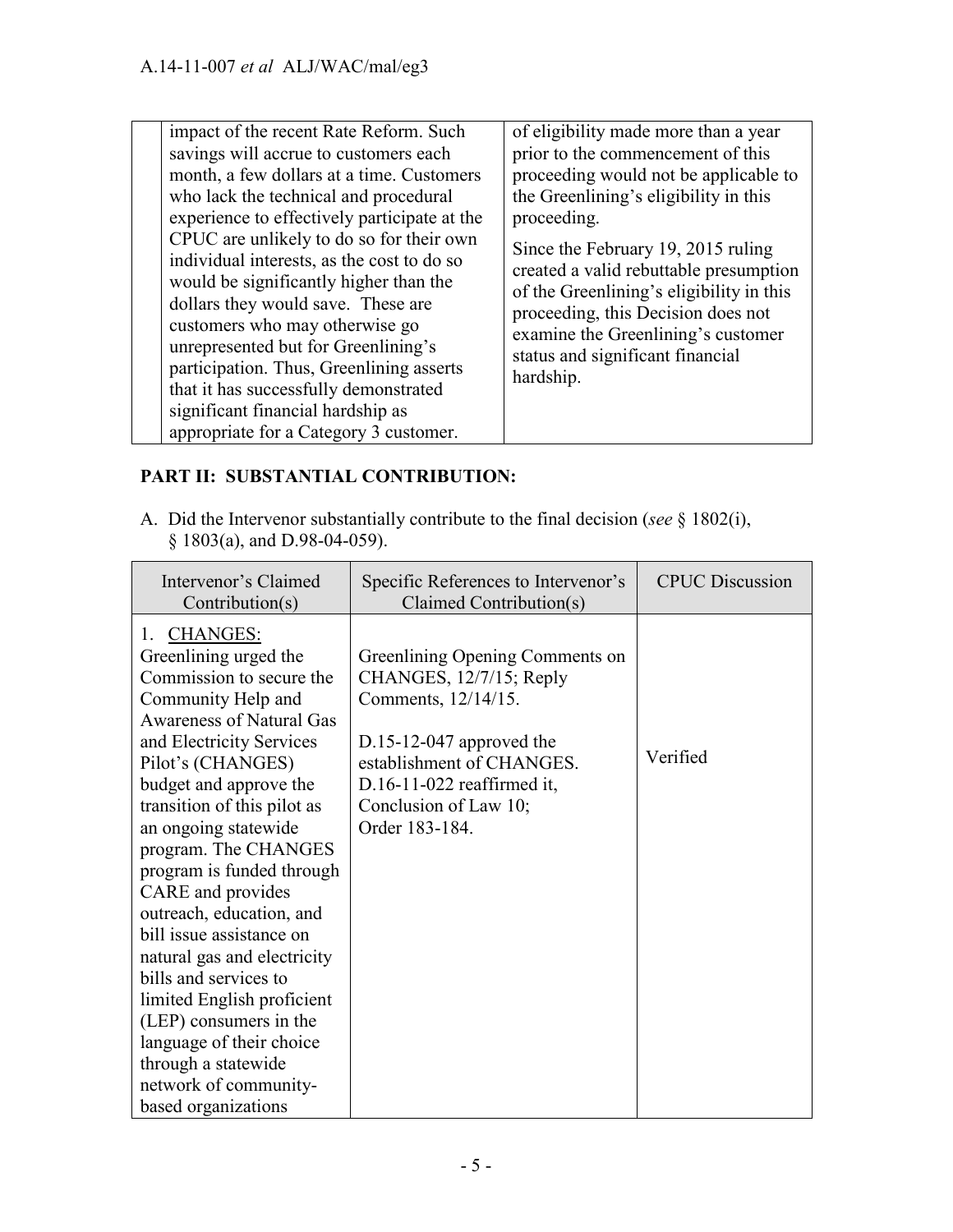| (CBOs). The CHANGES<br>Decision, D.15-12-047,<br>made CHANGES an<br>ongoing statewide<br>program, effective January<br>1, 2016. However, until a<br>long-term Commission<br>funding source can be<br>established it will be<br>funded as a<br>reimbursement from the<br>CARE Program. This is<br>reaffirmed by the Final<br>Decision. |                                                                                                                                                                                                                     |          |
|---------------------------------------------------------------------------------------------------------------------------------------------------------------------------------------------------------------------------------------------------------------------------------------------------------------------------------------|---------------------------------------------------------------------------------------------------------------------------------------------------------------------------------------------------------------------|----------|
| <b>ESAP RULES:</b><br>2.                                                                                                                                                                                                                                                                                                              |                                                                                                                                                                                                                     |          |
| 3 Measure<br>a.<br>Minimum Rule<br>Greenlining advocated in                                                                                                                                                                                                                                                                           |                                                                                                                                                                                                                     |          |
| favor of eliminating the<br>3MM Rule, arguing that<br>the rule was an outdated<br>attempt at achieving cost<br>effectiveness. Because we<br>have better CE tools                                                                                                                                                                      | Greenlining's Protest, p. 4;<br>Greenlining's Responses to<br><b>Additional Questions Regarding</b><br>CARE and ESA Programs, pp. 1-2;<br>Greenlining's Opening Brief, pp. 1-<br>2.                                 |          |
| today, Greenlining argued<br>in favor of eliminating the<br>Rule entirely. At a<br>minimum, and even if the<br>Commission eliminated<br>the 3MM rule,<br>Greenlining argued that<br>energy education should<br>be included for all eligible<br>customers.                                                                             | D.16-11-022 eliminated the 3MM<br>Rule and ordered that energy<br>education be provided for all<br>eligible customers, pp. 79-84;<br>Order 10-12.                                                                   | Verified |
| b. Go Back Rule                                                                                                                                                                                                                                                                                                                       |                                                                                                                                                                                                                     |          |
| Greenlining supported<br>proposals to modify or<br>eliminate the Go-Back<br>Rule to allow treatment of<br>previously treated homes,<br>as long as homes that have<br>never been treated at all<br>remain a priority.                                                                                                                  | Greenlining's Responses to<br><b>Additional Questions Regarding</b><br>CARE and ESA Programs, p. 2.<br>D.16-11-022 eliminated the Go-<br>Back Rule and authorized treatment<br>of previously treated homes. (p. 66) | Verified |
|                                                                                                                                                                                                                                                                                                                                       |                                                                                                                                                                                                                     |          |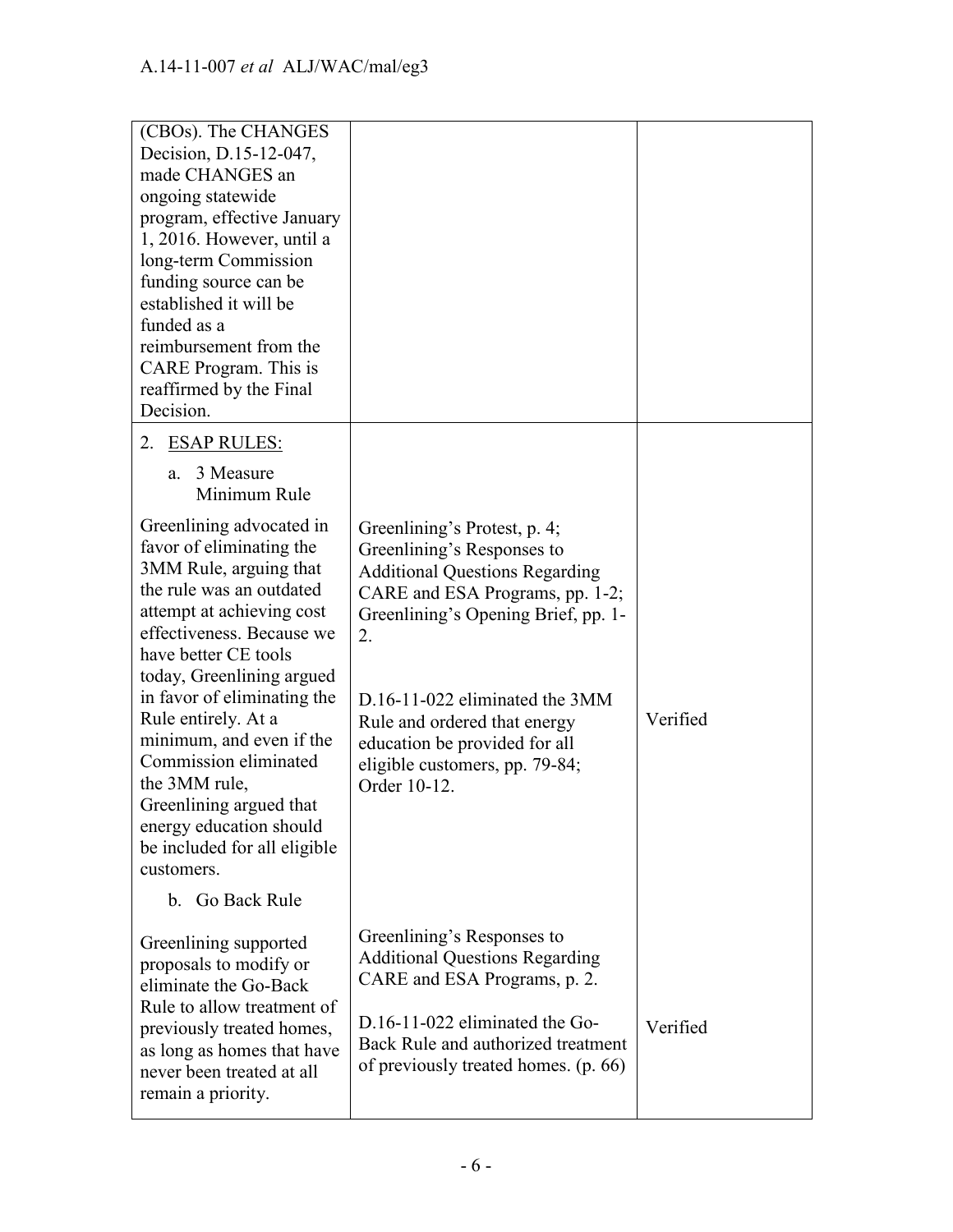|                                                                                                                                                                                                                    | Greenlining's Opening Comments<br>on PD and APD, p. 2.                                                                                                                                                                                                                               |          |
|--------------------------------------------------------------------------------------------------------------------------------------------------------------------------------------------------------------------|--------------------------------------------------------------------------------------------------------------------------------------------------------------------------------------------------------------------------------------------------------------------------------------|----------|
| Greenlining also argued<br>that customers with the                                                                                                                                                                 |                                                                                                                                                                                                                                                                                      |          |
| highest energy burdens or<br>who are the most energy<br>insecure should be<br>prioritized for re-treatment<br>if the Go-Back rule is<br>eliminated or modified.<br>Greenlining argued that<br>new measures and     | In eliminating the Go-Back Rule,<br>$D.16-11-022$ ordered the utilities to<br>first target higher need customers<br>for re-treatment, but without<br>limiting eligibility for other<br>customers, p. 66.                                                                             | Verified |
| measures that were<br>refused by previous<br>tenants should be<br>prioritized wherever<br>possible in re-treated<br>homes.                                                                                         | Greenlining's Protest, p. 7;<br>Opening Comments on PD and<br>APD, p. 3.                                                                                                                                                                                                             |          |
| Greenlining advocated for<br>the APD's elimination of<br>the Go-Back Rule, as<br>preferable to the PD's<br>proposal to modify the<br>rule but largely stay the<br>course.                                          |                                                                                                                                                                                                                                                                                      |          |
| <b>WILLINGNESS TO</b><br>3.<br><b>PARTICIPATE</b><br><b>FACTOR</b>                                                                                                                                                 |                                                                                                                                                                                                                                                                                      |          |
| Greenlining argued that<br>the utilities' proposed<br>WTP factors and the<br>LINA's 52%<br>Unwillingness Factor are<br>inappropriate to adopt, and<br>the IOUs should address                                      | Greenlining's Protest, p. 4;<br>Greenlining's Responses to<br><b>Additional Questions Regarding</b><br>CARE and ESA Programs, pp. 2-3;<br>Opening Brief, pp. 2-3; Reply<br>Brief, pp. 1-2.                                                                                           |          |
| known barriers to<br>participation before the<br>percentage of customers<br>who are truly unwilling or<br>unable to participate can<br>be properly calculated.<br>Greenlining also argued<br>that new water-energy | $D.16-11-022$ agreed with<br>Greenlining and stated the 2013<br>LINA's finding that barriers must<br>be addressed before the Willingness<br>to Participate factor can be properly<br>determined, pp. 256-258. It also<br>notes that elimination of the<br>Go-Back and 3MM Rules will | Verified |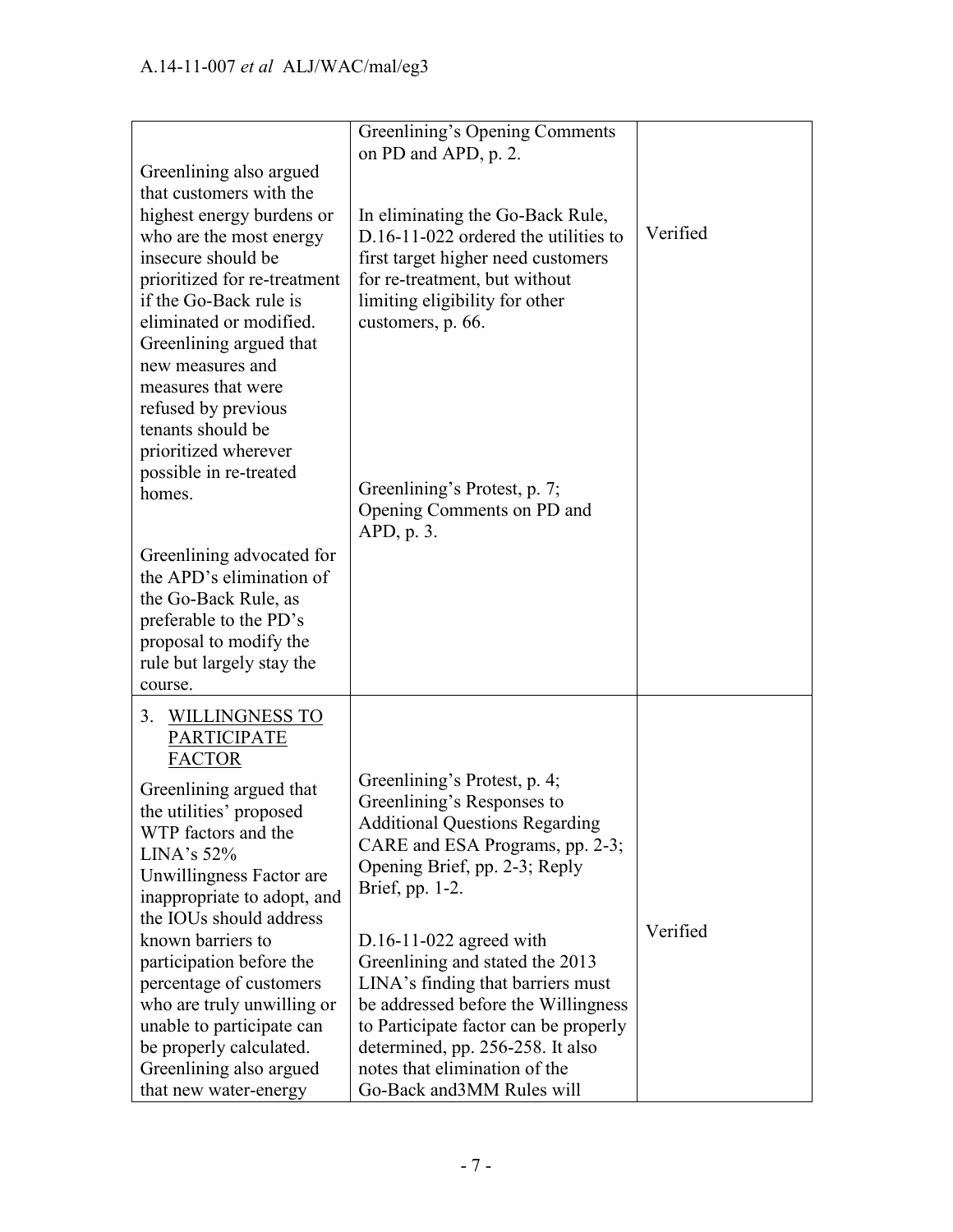| measures could prompt<br>previously unwilling<br>customers and landlords to<br>participate.                                                                                                                                                                                                                                                                                                                                                                                                               | increase interest in participation<br>among previously ineligible<br>customers. The D.16-11-022<br>adopted a "willing and feasible to<br>participate" standard and sets that<br>target at 60%, p. 270.                                                                                                                                                                                                                                                                                                                   |          |
|-----------------------------------------------------------------------------------------------------------------------------------------------------------------------------------------------------------------------------------------------------------------------------------------------------------------------------------------------------------------------------------------------------------------------------------------------------------------------------------------------------------|--------------------------------------------------------------------------------------------------------------------------------------------------------------------------------------------------------------------------------------------------------------------------------------------------------------------------------------------------------------------------------------------------------------------------------------------------------------------------------------------------------------------------|----------|
| 4. COST-EFFECTIVENESS<br>Greenlining supported the<br>Cost Effectiveness (CE)<br>Working Group White<br>Paper and Addendum<br>generally but expressed<br>concerns that the<br><b>ESACET</b> and Resource<br>Measure TRC tests did not<br>properly consider and<br>value health, safety and<br>comfort benefits. Such<br>benefits are not only a<br>Commission priority but a<br>statutory requirement, and<br>Greenlining argued that<br>they must be protected in<br>cost effectiveness<br>calculations. | Greenlining's Comments on CE<br>Working Group Recommendations,<br>pp. 2-3; Reply Comments on PD<br>and APD, p. 3.<br>$D.16-11-022$ found that the CE<br>Working Group needs to refine the<br>ESACET to properly reflect the<br>ESA program's dual goals of<br>energy efficiency savings and<br>health, safety and comfort<br>improvements. The Commission<br>ordered the CE Working Group to<br>continue working on this and other<br>specific tasks, and propose a<br>schedule for completing its work,<br>pp. 217-221. | Verified |
| Greenlining argued that<br>measures first must be<br>sorted into energy and<br>non-energy categories,<br>before any cost-<br>effectiveness test can be<br>applied to energy<br>measures.                                                                                                                                                                                                                                                                                                                  | Greenlining's Comments on CE<br>Working Group Recommendations,<br>pp. 3-4; Greenlining's Reply Brief,<br>p. 9; Greenlining's Reply<br>Comments on PD and APD, p. 3.<br>D.16-11-022 agrees that measures<br>must be sorted into resource and<br>non-resource categories and agreed<br>that the Working Group still needed<br>to complete this task before<br>finalizing its cost effectiveness<br>tests, pp. 217-221.                                                                                                     | Verified |
| ME&O<br>5.                                                                                                                                                                                                                                                                                                                                                                                                                                                                                                |                                                                                                                                                                                                                                                                                                                                                                                                                                                                                                                          |          |
| Greenlining opposed the<br>utilities' request for local                                                                                                                                                                                                                                                                                                                                                                                                                                                   | Greenlining Opening Brief, p. 3-8;                                                                                                                                                                                                                                                                                                                                                                                                                                                                                       |          |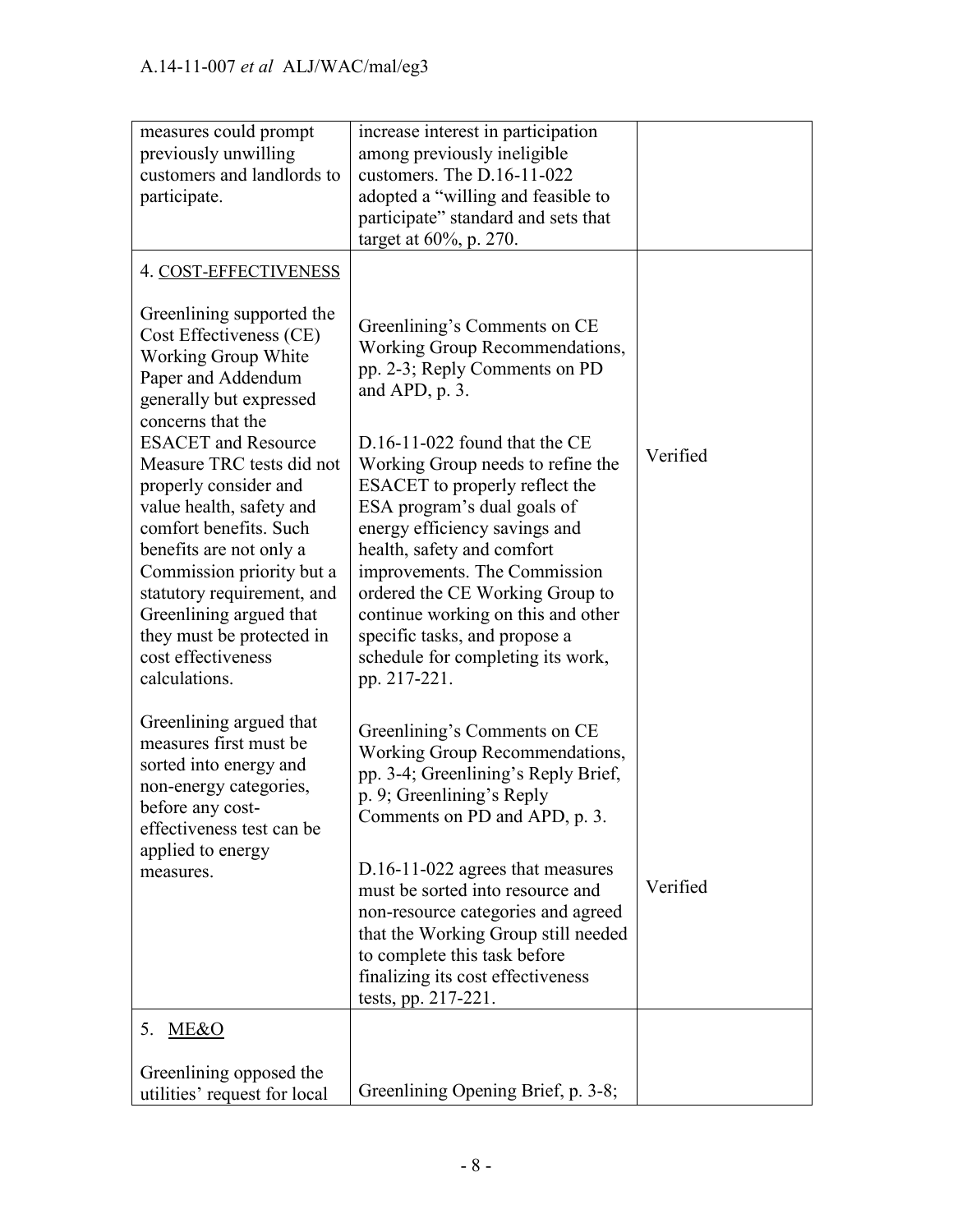| ME&O funding because<br>the applications failed to<br>identify a consistent way<br>of tracking and measuring<br>the impact of the IOUs'<br>M&O efforts. Greenlining<br>stated that that there has<br>been very little evidence<br>that M&O has had any<br>success related to<br>enrollment of eligible<br>customers. Greenlining<br>urged the Commission to<br>create objectives and<br>metrics to track the<br>utilities' ME&O budget<br>and program<br>implementation. | Greenlining Reply Brief, pp. 3-9.<br>$D.16-11-022$ rejected the IOUs'<br>request for increased ME&O<br>funding. The Commission directed<br>the IOUs to provide more detailed<br>M&O plans, as well as further<br>clarification for their budget<br>requests. The IOUs are limited to<br>the low-income marketing budgets<br>to no more than the annualized<br>amounts that were approved for<br>$2012 - 2014$ , or to 110% of the<br>maximum annual, actual<br>expenditures during that period,<br>p.164. | Verified |
|--------------------------------------------------------------------------------------------------------------------------------------------------------------------------------------------------------------------------------------------------------------------------------------------------------------------------------------------------------------------------------------------------------------------------------------------------------------------------|-----------------------------------------------------------------------------------------------------------------------------------------------------------------------------------------------------------------------------------------------------------------------------------------------------------------------------------------------------------------------------------------------------------------------------------------------------------------------------------------------------------|----------|
| Greenlining also<br>recommended clarifying<br>the ESAP statewide<br>ME&O plan across all<br>program administrators<br>and for now, reject all of<br>the IOUs' requested<br>statewide ME&O budget<br>requests.                                                                                                                                                                                                                                                            | Greenlining Opening Brief, p. 3-8;<br>Greenlining Reply Brief, pp. 3-9.<br>D.16-11-022 found no justification<br>for Statewide ME&O funding and<br>concluded that all statewide ESA<br>Program ME&O efforts should be<br>included in the D.16-03-029<br>decision (Statewide ME&O<br>Proceeding), rather than the present<br>proceeding, p.166.                                                                                                                                                            | Verified |
| <b>STUDIES</b><br>6.<br>a. LINA                                                                                                                                                                                                                                                                                                                                                                                                                                          |                                                                                                                                                                                                                                                                                                                                                                                                                                                                                                           |          |
| Greenlining collaborated<br>with CfortAT and focused<br>on making sure that the<br>LINA identifies the most<br>beneficial programs for<br>low-income residents.<br>b. Energy Education<br><b>Study Phase II</b>                                                                                                                                                                                                                                                          | See Greenlining's Public<br>Comments on LINA Research Plan<br>Draft, $2/5/2016$ .<br>D.14-08-030 stated the required<br>issue areas that the LINA study<br>must cover.                                                                                                                                                                                                                                                                                                                                    | Verified |
| Greenlining opposed the<br>utilities' funding request<br>for a Phase II Energy<br>Education study.                                                                                                                                                                                                                                                                                                                                                                       | Greenlining's Opening Brief, p.8.                                                                                                                                                                                                                                                                                                                                                                                                                                                                         |          |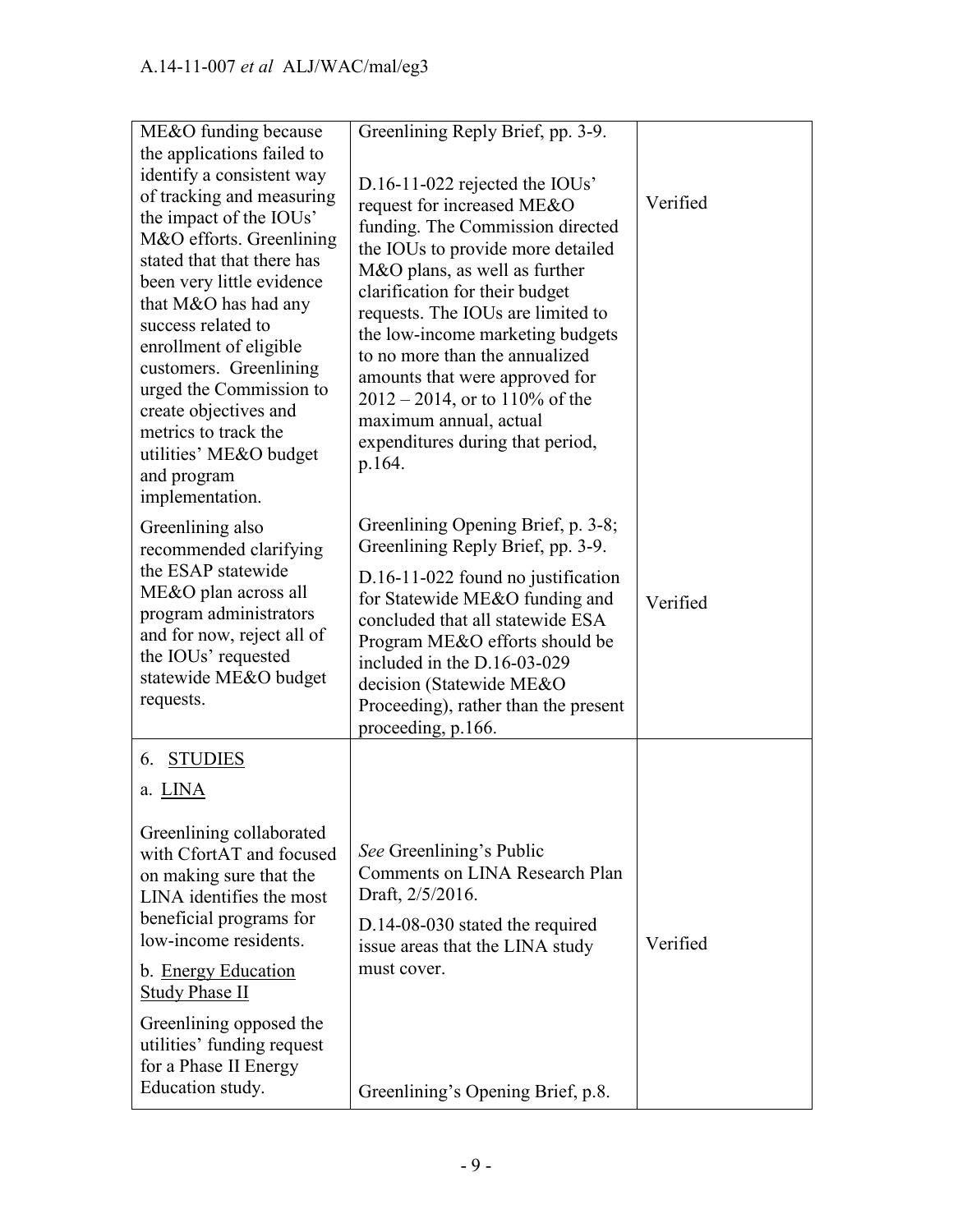| Greenlining pointed out<br>and recognized the<br>inconsistencies across the<br>IOUs with respect to the<br>existing delivery models<br>for in-home energy<br>education as well as<br>planned implementation<br>strategies for Phase 1<br>recommendations.                                                                                                                                                                | D.16-11-022 acknowledged<br>Greenlining's concerns relating to<br>the inconsistencies across the IOUs<br>with respect to the existing delivery<br>models for in-home energy<br>education as well as planned<br>implementation strategies for Phase<br>1 recommendations. As such, it<br>denied the requested budget of<br>\$350,000 for a subsequent (Phase<br>II) Study. | Verified |
|--------------------------------------------------------------------------------------------------------------------------------------------------------------------------------------------------------------------------------------------------------------------------------------------------------------------------------------------------------------------------------------------------------------------------|---------------------------------------------------------------------------------------------------------------------------------------------------------------------------------------------------------------------------------------------------------------------------------------------------------------------------------------------------------------------------|----------|
| <b>PILOTS</b><br>7.<br>1. MCE                                                                                                                                                                                                                                                                                                                                                                                            |                                                                                                                                                                                                                                                                                                                                                                           |          |
| Greenlining supported<br>MCE's LIFT pilot and<br>offered modifications<br>including, among others,<br>recommendations to<br>ensure that no ESA<br>Program funds be spent on<br><b>Health and Safety</b><br>upgrades, to ensure robust<br>reporting, to demonstrate<br>the efficacy of energy<br>education, to ensure<br>details are provided for<br>CBO engagement, and to<br>create an advisory board<br>for the pilot. | Greenlining, Opening Brief, p.16.<br>$D.16-11-022$ approves MCE's pilot,<br>Order 198.                                                                                                                                                                                                                                                                                    | Verified |
| Undocumented<br>2<br>Residents                                                                                                                                                                                                                                                                                                                                                                                           | Greenlining's Protest, p. 7;<br>Greenlining's Rebuttal Testimony,<br>$p.2$ .                                                                                                                                                                                                                                                                                              |          |
| Greenlining opposed<br>SCG's proposal to<br>conduct a regional study<br>of undocumented<br>residents' trust barriers, in<br>relation to enhancing ESA<br>or CARE Program<br>participation. The study<br>includes interviewing                                                                                                                                                                                            | $D.16-11-022$ direct that this work<br>be rolled into the scope of the next<br>LINA study, rather than approve it<br>as a separate study, p.226.                                                                                                                                                                                                                          | Verified |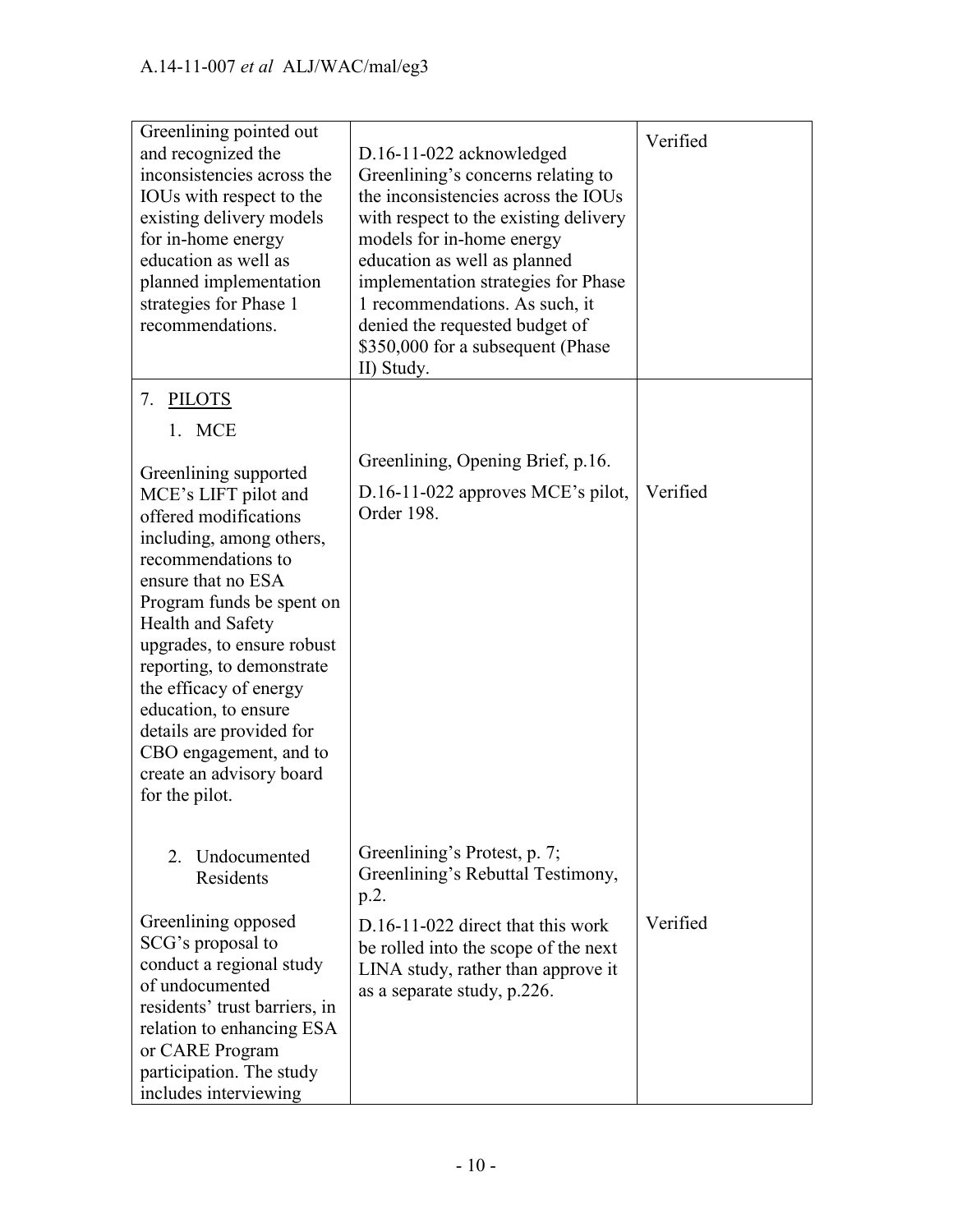| undocumented residents to<br>inform SoCalGas'<br>marketing and outreach to<br>this customer segment.<br>The projected cost is<br>estimated at<br>approximately \$40,000<br>based on a \$20 per minute<br>in-depth interview, funded<br>from both CARE and ESA<br>Programs. SoCalGas<br>proposes enough funding<br>to conduct approximately<br>24 in-depth interviews that<br>would each last 60<br>minutes.                                                                                                  |                                                                                                                                                                                                                                                                                                                                                                                     |                      |
|--------------------------------------------------------------------------------------------------------------------------------------------------------------------------------------------------------------------------------------------------------------------------------------------------------------------------------------------------------------------------------------------------------------------------------------------------------------------------------------------------------------|-------------------------------------------------------------------------------------------------------------------------------------------------------------------------------------------------------------------------------------------------------------------------------------------------------------------------------------------------------------------------------------|----------------------|
| 8.<br>Aliso Canyon<br>Greenlining argued that in<br>the allocation of funding<br>for emergency responses<br>the Commission should<br>prioritize the health,<br>comfort and safety goals<br>of ESAP. Greenlining also<br>argued that the costs<br>related to Aliso Canyon<br>leak mitigation should be<br>placed on the shareholders<br>rather than the ratepayers.<br>Greenlining and CforAT<br>also recommended for the<br>utilities to track expenses<br>in a memorandum account<br>for future allocation. | Greenlining and CforAT's Opening<br>Comments on Aliso Canyon ACR.<br>Greenlining and CforAT's Reply<br>Comments on Aliso Canyon ACR.<br>$D.16-04-040$ required the utilities<br>to track expenses in a<br>memorandum account for future<br>allocation, p. 35; Order 11, and to<br>calculate energy savings in the<br>aggregate rather than on a<br>household basis, p. 33; Order 5. | Verified             |
| 9. Multifamily Working<br>Group<br>Greenlining participates in<br>the Multifamily Working<br>Group (MFWG) to ensure<br>that the IOUs' new<br><b>Common Area Measures</b><br>programs (CAM) are<br>created and implemented                                                                                                                                                                                                                                                                                    | D.16-04-040 created the MFWG to<br>evaluate the effect of the new<br>multifamily common area measure<br>rule, p.193; Order 45.<br>D. 17-12-009 further narrowed<br>down the MFWG's responsibilities<br>and timeline of deliverables, pp. 55-<br>60.                                                                                                                                 | Verified<br>Verified |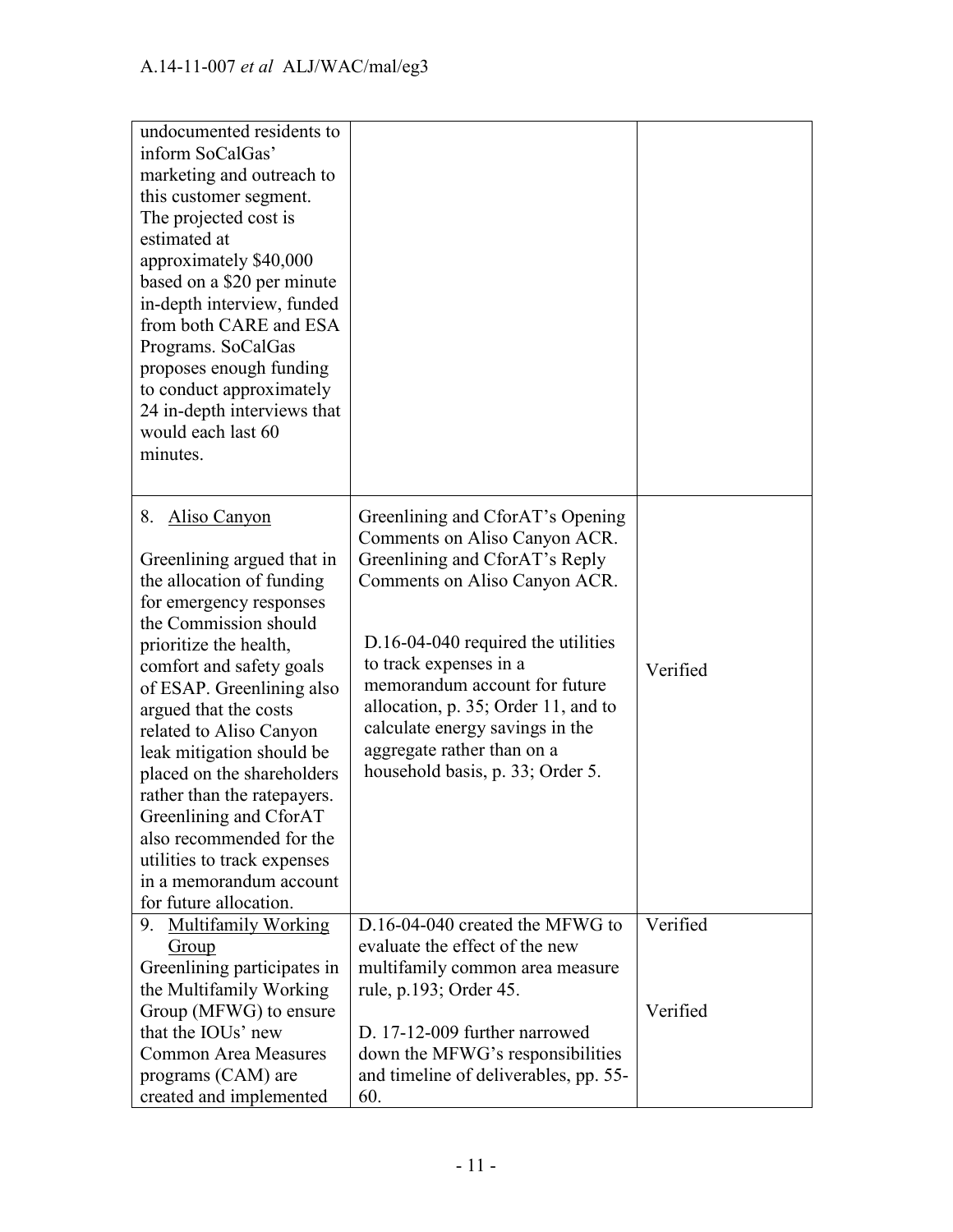| in accordance to<br>$D.16-11-022$ ,<br>D.17-12-009, and ESA<br>program rules and goals. | Greenlining has actively<br>participated in and contributed to<br>the MFWG since its inception,<br>through:                                                                                                                                                 |  |
|-----------------------------------------------------------------------------------------|-------------------------------------------------------------------------------------------------------------------------------------------------------------------------------------------------------------------------------------------------------------|--|
|                                                                                         | Participation in each<br><b>MFWG</b><br>Quarterly and Ad Hoc<br>meetings.<br>2. Participation in panel<br>discussions on the IOUs'<br>CAM Program Design.<br>3. Providing comments on the<br><b>IOUs' draft Program Design</b><br>and Implementation plans. |  |

### B. Duplication of Effort (§ 1801.3(f) and § 1802.5):

 $\overline{a}$ 

|                                                                                                                                                                                                                                                                                                                                                                             |                                                                                                                                                                                                                                                                                                                                                                                               | Intervenor's<br>Assertion | <b>CPUC</b> Discussion |
|-----------------------------------------------------------------------------------------------------------------------------------------------------------------------------------------------------------------------------------------------------------------------------------------------------------------------------------------------------------------------------|-----------------------------------------------------------------------------------------------------------------------------------------------------------------------------------------------------------------------------------------------------------------------------------------------------------------------------------------------------------------------------------------------|---------------------------|------------------------|
| a.                                                                                                                                                                                                                                                                                                                                                                          | Was the Public Advocate's Office at the<br>California Public Utilities Commission<br>(Cal Advocates) a party to the<br>proceeding? $1$                                                                                                                                                                                                                                                        | Yes                       | Verified               |
|                                                                                                                                                                                                                                                                                                                                                                             | b. Were there other parties to the proceeding<br>with positions similar to yours?                                                                                                                                                                                                                                                                                                             | Yes                       | Verified               |
| If so, provide name of other parties: The Utility Reform<br>$c_{\cdot}$<br>Network (TURN), Center for Accessible Technology<br>(CforAT), Public Advocate's Office at the California Public<br>Utilities Commission (Cal Advocates), Natural Resources<br>Defense Council (NRDC), California Housing Partnership<br>Corporation (CHPC), and Energy Efficiency Council (EEC). |                                                                                                                                                                                                                                                                                                                                                                                               |                           | Verified               |
|                                                                                                                                                                                                                                                                                                                                                                             | d. Intervenor's claim of non-duplication:                                                                                                                                                                                                                                                                                                                                                     | Noted                     |                        |
|                                                                                                                                                                                                                                                                                                                                                                             | Immediately after the Applications and Protests filing period,<br>Greenlining met with ORA, TURN, and CforAT to discuss the<br>organizations' priorities and to create a plan on how to ensure<br>that our advocacy will not lead to duplication of efforts.<br>Greenlining periodically checked in with these parties over the<br>course of the proceeding to make sure that we achieve this |                           |                        |

 $1$  The Office of Ratepayer Advocates (ORA) was renamed the Public Advocate's Office at the California Public Utilities Commission (Cal Advocates), pursuant to Senate Bill No. 854, which the Governor approved on June 27, 2018.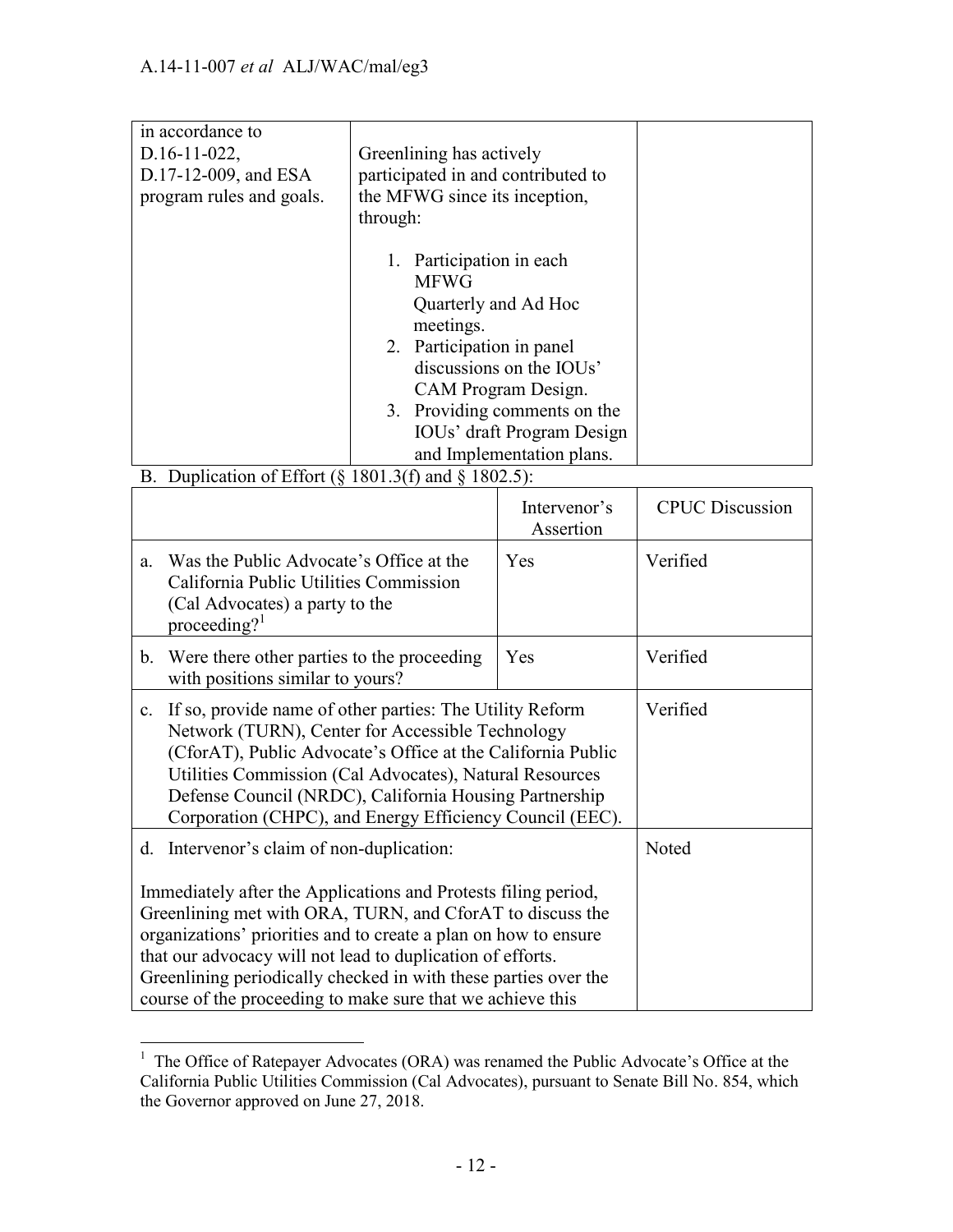| intention.                                                                                                                                                                                                                                                                                                                                                   |  |
|--------------------------------------------------------------------------------------------------------------------------------------------------------------------------------------------------------------------------------------------------------------------------------------------------------------------------------------------------------------|--|
| Greenlining also often communicated with parties that engaged<br>in similar issues but have differing interests or goals from<br>Greenlining's (such as EEC, NRDC, CHPC, and NCLC) in order<br>to avoid inadvertent duplication of work and more importantly,<br>to help the Commission work towards creating the best policies<br>for low-income customers. |  |

# **PART III: REASONABLENESS OF REQUESTED COMPENSATION:**

| A. General Claim of Reasonableness $(8\ 1801\ 1806\ 1800)$ :                                                                                                                                                                                                                                                                                                                                                                                                                                                                                                                                                                                                                                                  |                        |
|---------------------------------------------------------------------------------------------------------------------------------------------------------------------------------------------------------------------------------------------------------------------------------------------------------------------------------------------------------------------------------------------------------------------------------------------------------------------------------------------------------------------------------------------------------------------------------------------------------------------------------------------------------------------------------------------------------------|------------------------|
| a. Intervenor's claim of cost reasonableness:                                                                                                                                                                                                                                                                                                                                                                                                                                                                                                                                                                                                                                                                 | <b>CPUC</b> Discussion |
| It is difficult to assign a dollar value to the benefits that<br>customers receive as the result of Greenlining's advocacy<br>in the Commission's low-income energy programs. The<br>legislators did not intend for the ESA program to only be<br>source of energy savings but to also ensure that it<br>provides health, safety, and comfort services and<br>measures to Californians who need these energy services<br>the most. There has been no calculator to determine the<br>monetary value of the energy-related health, safety, and<br>comfort benefits that ESAP provides. The Commission<br>itself has repeatedly asserted that it will continue to<br>uphold ESAP's statutory mandate and intent. | Noted                  |
| Greenlining submits that even though it is difficult to<br>quantify the benefits of its participation in dollars, the<br>energy and non-energy benefits to all ratepayers who<br>decide to take energy savings actions by participating in<br>ESAP will accrue over time to a value that certainly<br>exceeds the reasonable cost of Greenlining's<br>participation.                                                                                                                                                                                                                                                                                                                                          |                        |
| b. Reasonableness of hours claimed:                                                                                                                                                                                                                                                                                                                                                                                                                                                                                                                                                                                                                                                                           | Noted                  |
| Greenlining ensured that its hours in participating in this<br>proceeding remained reasonable by directly<br>communicating with most of the active stakeholders in<br>the present proceeding, to resolve issues related to<br>CARE/ESA programs in an efficient, and when<br>appropriate, in a collaborative manner.                                                                                                                                                                                                                                                                                                                                                                                          |                        |
| Greenlining's primary and sole representative in this<br>proceeding is Ms. Miller who focused on local and<br>statewide marketing, education, and outreach (ME&O)<br>and ESAP-related issues. Ms. Miller prioritized issues                                                                                                                                                                                                                                                                                                                                                                                                                                                                                   |                        |

A. General Claim of Reasonableness (§ 1801 and § 1806):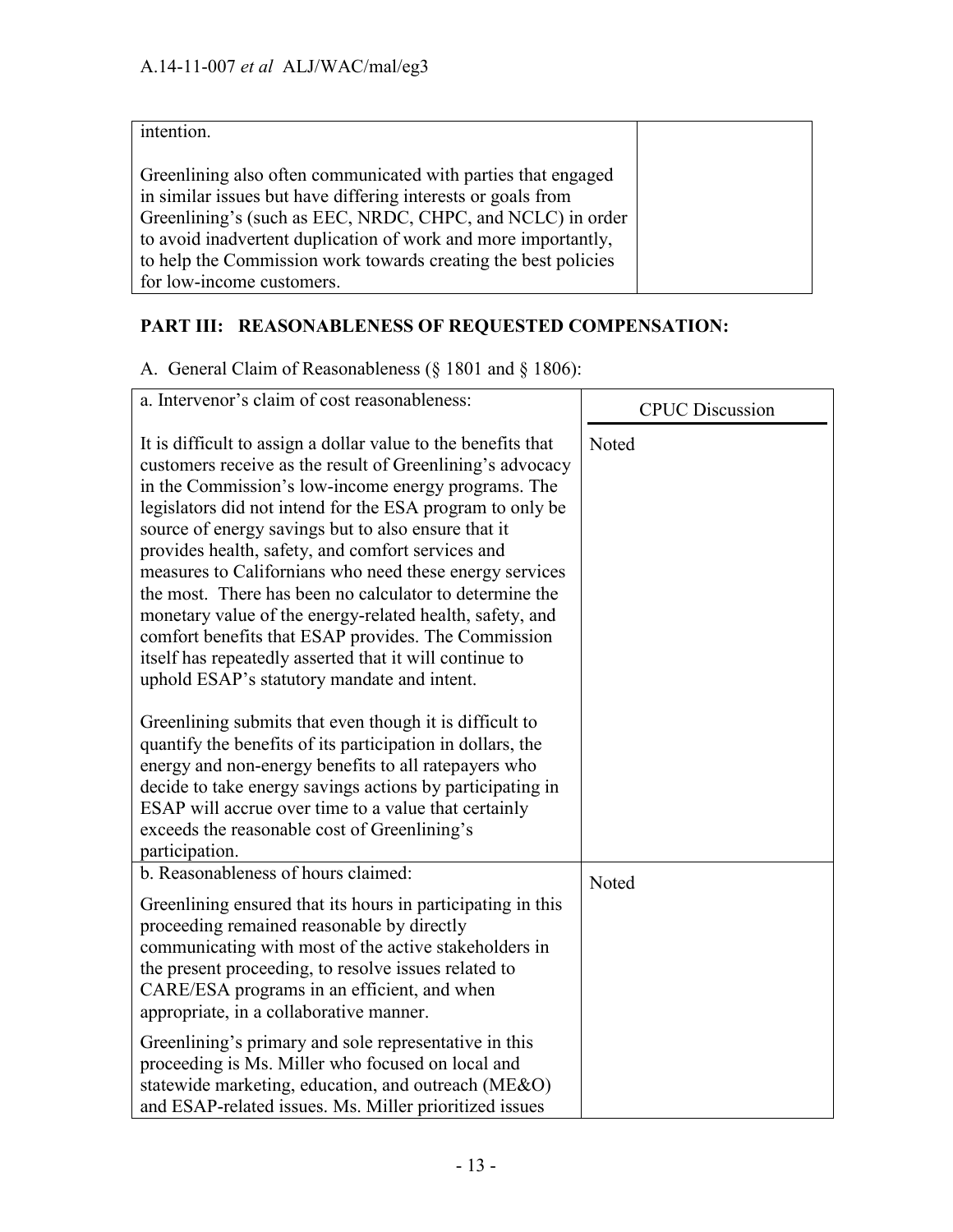| that have statewide impacts and only tackled local issues<br>related to ME&O and proposed pilots. As such,<br>Greenlining urges that the hours it spent participating in<br>this proceeding were reasonable and warrant full                                                                     |       |  |  |
|--------------------------------------------------------------------------------------------------------------------------------------------------------------------------------------------------------------------------------------------------------------------------------------------------|-------|--|--|
| compensation as requested.                                                                                                                                                                                                                                                                       |       |  |  |
| c. Allocation of hours by issue:<br>A. CHANGES: 3.7%<br>B. ESA Program Rules (3MM/Go Back): 14.1%<br>C. Willingness to Participate: 11%<br>D. Cost-effectiveness: 14.4%<br>E. Marketing, Education, and Outreach: 26.5%<br>F. Studies: $9.3\%$<br>G. Pilots: $5.6\%$<br>H. Aliso Canyon: $6.1\%$ | Noted |  |  |
| Multifamily Working Group: 9.3%<br>I.                                                                                                                                                                                                                                                            |       |  |  |
| General/Procedural: 7.6%                                                                                                                                                                                                                                                                         |       |  |  |

B. Specific Claim:\*

| <b>CLAIMED</b>         |                                     |              |                |                                              |                | <b>CPUC AWARD</b>     |              |                       |
|------------------------|-------------------------------------|--------------|----------------|----------------------------------------------|----------------|-----------------------|--------------|-----------------------|
|                        | ATTORNEY, EXPERT, AND ADVOCATE FEES |              |                |                                              |                |                       |              |                       |
| <b>Item</b>            | Year                                | <b>Hours</b> | <b>Rate \$</b> | <b>Basis</b> for<br>Rate*                    | <b>Total S</b> | <b>Hours</b>          | Rate \$      | <b>Total \$</b>       |
| Carmelita<br>L. Miller | 2014                                | 30.5         | \$180          | See<br>Comment 3                             | \$5,490.00     | 30.50                 | \$180.00 [A] | \$5,490.00            |
| Carmelita<br>L. Miller | 2015                                | 198          | \$200          | See<br>Comment 4                             | \$39,600.00    | 199.00<br>$[{\rm F}]$ | \$200.00 [B] | \$39,800.00           |
| Carmelita<br>L. Miller | 2016                                | 54           | \$220          | D.16-10-038                                  | \$11,880.00    | 54.00                 | \$220.00     | \$11,880.00           |
| Carmelita<br>L. Miller | 2017                                | 25.7         | 240            | Res. ALJ-345<br>See<br>Comment 5             | \$6,168.00     | 25.20<br>[G]          | \$240.00 [C] | \$6,048.00            |
| Stephanie<br>Chen      | 2014                                | 1.5          | \$230          | A.11-05-017                                  | \$345.00       | 1.50                  | \$230.00     | \$345.00              |
| Stephanie<br>Chen      | 2015                                | 12.6         | \$310          | D.16-09-032                                  | \$3,906.00     | 12.60                 | \$310.00     | \$3,906.00            |
| Stephanie<br>Chen      | 2016                                | 8.7          | \$315          | D.16-09-032                                  | \$2,740.50     | 8.70                  | \$315.00     | \$2,740.50            |
|                        | <b>Subtotal: \$70,129.50</b>        |              |                |                                              |                |                       |              | Subtotal: \$70,209.50 |
|                        |                                     |              |                | INTERVENOR COMPENSATION CLAIM PREPARATION ** |                |                       |              |                       |
| <b>Item</b>            | Year                                | <b>Hours</b> | Rate \$        | <b>Basis</b> for<br>Rate*                    | <b>Total S</b> | <b>Hours</b>          | Rate         | <b>Total S</b>        |
| Carmelita<br>L. Miller | 2015                                | 2.7          | \$200          | See<br>Comment 4                             | \$270.00       | 2.70                  | \$100.00 [E] | \$270.00              |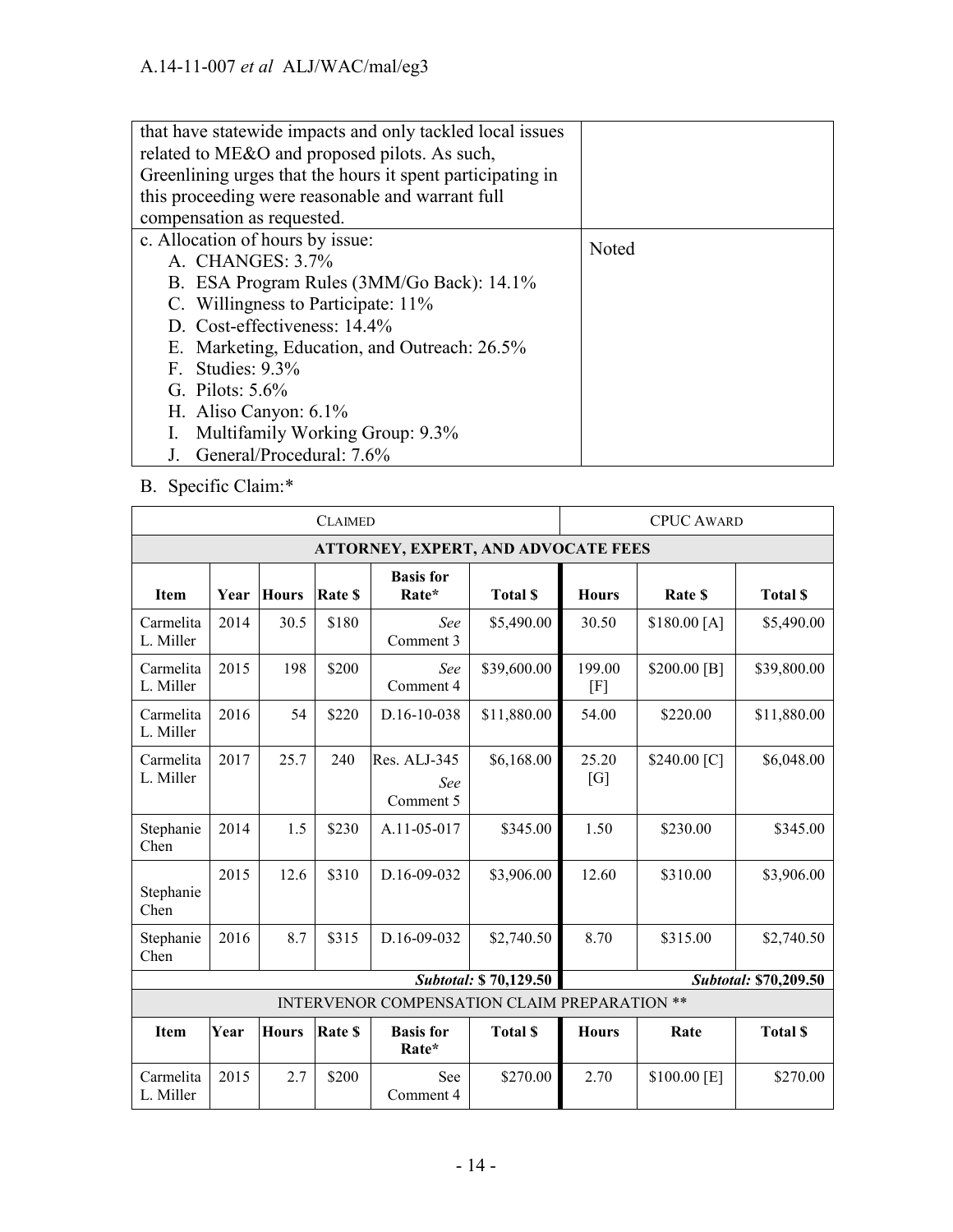| Carmelita<br>L. Miller                                                                                                                                                                                                                                                                                                                                                                                                                                                                                                                                                                                                                                                                                                                                                                         | 2017                                                       | 15.9 | \$240 | Res. ALJ-345<br>See<br>Comment 5     | \$1,749.00 | 15.90            | $$120.00$ [E]                 | \$1,908.00                                        |
|------------------------------------------------------------------------------------------------------------------------------------------------------------------------------------------------------------------------------------------------------------------------------------------------------------------------------------------------------------------------------------------------------------------------------------------------------------------------------------------------------------------------------------------------------------------------------------------------------------------------------------------------------------------------------------------------------------------------------------------------------------------------------------------------|------------------------------------------------------------|------|-------|--------------------------------------|------------|------------------|-------------------------------|---------------------------------------------------|
| Carmelita<br>L. Miller                                                                                                                                                                                                                                                                                                                                                                                                                                                                                                                                                                                                                                                                                                                                                                         | 2018                                                       | 9.3  | \$260 | Res. ALJ-345<br>See<br>Comment 6     | \$2,418.00 | 9.30             | $$130.00$ [D]<br>[E]          | \$1,209.00                                        |
| Stephanie<br>Chen                                                                                                                                                                                                                                                                                                                                                                                                                                                                                                                                                                                                                                                                                                                                                                              | 2015                                                       | 0.80 | \$310 | D.16-09-032                          | \$124.00   | 0.80             | $$155.00$ [E]                 | \$124.00                                          |
| Stephanie<br>Chen                                                                                                                                                                                                                                                                                                                                                                                                                                                                                                                                                                                                                                                                                                                                                                              | 2017                                                       | 5.8  | \$315 | D.16-09-032                          | \$913.50   | 5.80             | $$157.50$ [E]                 | \$913.50                                          |
|                                                                                                                                                                                                                                                                                                                                                                                                                                                                                                                                                                                                                                                                                                                                                                                                | <b>Subtotal: \$5,474.50</b><br><b>Subtotal: \$4,424.50</b> |      |       |                                      |            |                  |                               |                                                   |
| <b>TOTAL REQUEST: \$75,604.00</b><br><b>TOTAL AWARD: \$74,634.00</b>                                                                                                                                                                                                                                                                                                                                                                                                                                                                                                                                                                                                                                                                                                                           |                                                            |      |       |                                      |            |                  |                               |                                                   |
| **We remind all intervenors that Commission staff may audit their records related to the award and that<br>intervenors must make and retain adequate accounting and other documentation to support all claims for<br>intervenor compensation. Intervenor's records should identify specific issues for which it seeks<br>compensation, the actual time spent by each employee or consultant, the applicable hourly rates, fees paid to<br>consultants and any other costs for which compensation was claimed. The records pertaining to an award of<br>compensation shall be retained for at least three years from the date of the final decision making the award.<br>**Travel and Reasonable Claim preparation time typically compensated at $\frac{1}{2}$ of preparer's normal hourly rate |                                                            |      |       |                                      |            |                  |                               |                                                   |
|                                                                                                                                                                                                                                                                                                                                                                                                                                                                                                                                                                                                                                                                                                                                                                                                |                                                            |      |       | <b>ATTORNEY INFORMATION</b>          |            |                  |                               |                                                   |
|                                                                                                                                                                                                                                                                                                                                                                                                                                                                                                                                                                                                                                                                                                                                                                                                | Attorney                                                   |      |       | Date Admitted to CA BAR <sup>2</sup> |            | Member<br>Number | $\mathbf{r} \cdot \mathbf{r}$ | <b>Actions Affecting Eligibility</b><br>(Yes/No?) |

|                     |               |        | , 1 0 0 1 1 0 . 1            |
|---------------------|---------------|--------|------------------------------|
|                     |               |        | If "Yes", attach explanation |
| Carmelita L. Miller | December 2013 | 295398 | No                           |
| Stephanie Chen      | August 2010   | 270917 | No                           |

## C. Attachments Documenting Specific Claim and Comments on Part III:

| Attachment<br><sub>or</sub><br>Comment<br># | Description/Comment                                                                                                                                                                                                                                                                                                                                                                                                                                                                                                                         |
|---------------------------------------------|---------------------------------------------------------------------------------------------------------------------------------------------------------------------------------------------------------------------------------------------------------------------------------------------------------------------------------------------------------------------------------------------------------------------------------------------------------------------------------------------------------------------------------------------|
|                                             | Certificate of Service                                                                                                                                                                                                                                                                                                                                                                                                                                                                                                                      |
|                                             | Time Records for the Greenlining Institute's Attorneys                                                                                                                                                                                                                                                                                                                                                                                                                                                                                      |
|                                             | Greenlining requests an hourly rate of \$180/hr for substantial work<br>performed by Carmelita L. Miller for 2014. Resolution ALJ-303 set the<br>range of approved rates for work done in 2014 by attorneys with 0-2 years<br>of experience at \$165-220. 2014 was Ms. Miller's first year as an attorney,<br>but Ms. Miller had been advocating before the Commission prior to being<br>sworn in as an attorney. As such, her experience prior to receiving bar<br>certification warrants a first year-rate higher than the low end of the |

 $2$  This information may be obtained through the State Bar of California's website at http://members. calbar.ca.gov/fal/membersearch/quicksearch.

 $\overline{a}$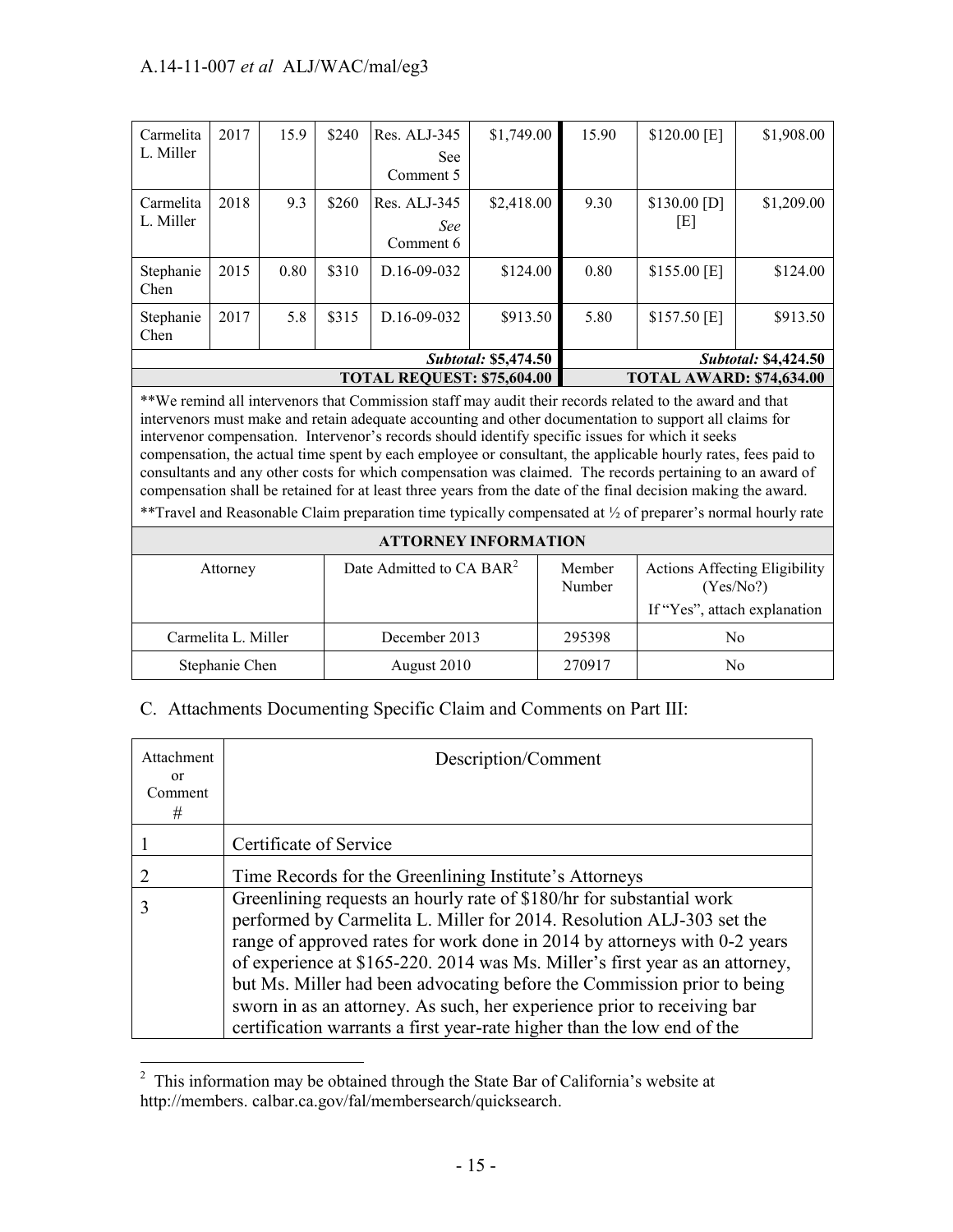|   | approved range.                                                                                                                                              |
|---|--------------------------------------------------------------------------------------------------------------------------------------------------------------|
| 4 | Greenlining requests an hourly rate of \$200 for substantial work performed<br>by Ms. Miller for 2015. 2015 was Ms. Miller's second year of practice         |
|   | before the Commission as a licensed attorney, on top of the time mentioned                                                                                   |
|   | above before her bar certification. Resolution ALJ-308 maintained the same                                                                                   |
|   | range of rates for attorneys with 0-2 years of experience as set forth in                                                                                    |
|   | Resolution ALJ-303. Given that in 2015 Ms. Miller reached the top of the<br>range, Greenlining submits that a step increase is warranted, and requests       |
|   | one here. Additionally, and perhaps uniquely, Ms. Miller has an approved                                                                                     |
|   | rate for work done in 2016, which is \$220. Greenlining submits that relative                                                                                |
|   | to \$180 for work done in 2014 and \$220 for work done in 2016, the hourly                                                                                   |
|   | rate of \$200 for 2015 is reasonable amount.                                                                                                                 |
| 5 | Greenlining requests the hourly rate of \$240 for substantial contribution that                                                                              |
|   | Ms. Miller performed in 2017. Resolution ALJ-345 adopted changes to the                                                                                      |
|   | hourly rate for work performed by intervenor representatives who make                                                                                        |
|   | substantial contribution to Commission proceedings for 2017. The hourly                                                                                      |
|   | rate for attorneys with 3-4 years of experience is set for \$225-\$260. Most of<br>the hours that Ms. Miller contributed in this proceeding in 2017 occurred |
|   | after she has been practicing at the Commission for more than 3 years. The                                                                                   |
|   | Commission approved her hourly rate for 2016 at \$220. For these reasons,                                                                                    |
|   | Greenlining submits that the rate of \$240 is reasonable.                                                                                                    |
| 6 | Greenlining requests the hourly rate of \$260 for substantial contribution that                                                                              |
|   | Ms. Miller performed in 2018. As stated in Comment 5 above,                                                                                                  |
|   | Res. ALJ-345 adopted changes to the hourly rate for 2017. In addition to the                                                                                 |
|   | Commission changes and years of experience practicing as an intervenor                                                                                       |
|   | representative at the Commission, while Ms. Miller has been practicing at                                                                                    |
|   | the Commission for a little over four years, she has developed significant                                                                                   |
|   | expertise in low-income ratepayer programs. Thus, Greenlining finds the                                                                                      |
|   | amount reasonable.                                                                                                                                           |

D. CPUC Disallowances and Adjustments:

| Item              | Reason                                                                           |
|-------------------|----------------------------------------------------------------------------------|
| [A]               | The Commission finds reasonable a rate of \$180.00 per hour for Miller in 2014.  |
| [B]               | The Commission finds reasonable a rate of \$200.00 per hour for Miller in 2015.  |
| $\lceil C \rceil$ | The Commission finds reasonable a rate of \$240.00 per hour for Miller in 2017.  |
| [D]               | The Commission finds reasonable a rate of \$260.00 per hour for Miller in 2018.  |
| [E]               | Intervenor compensation is reimbursable at $\frac{1}{2}$ the normal hourly rate. |
| [F]               | The reported hours for Miller for 2015 was 199.00 hours.                         |
| [G]               | The reported hours for Miller for 2017 was 25.20 hours.                          |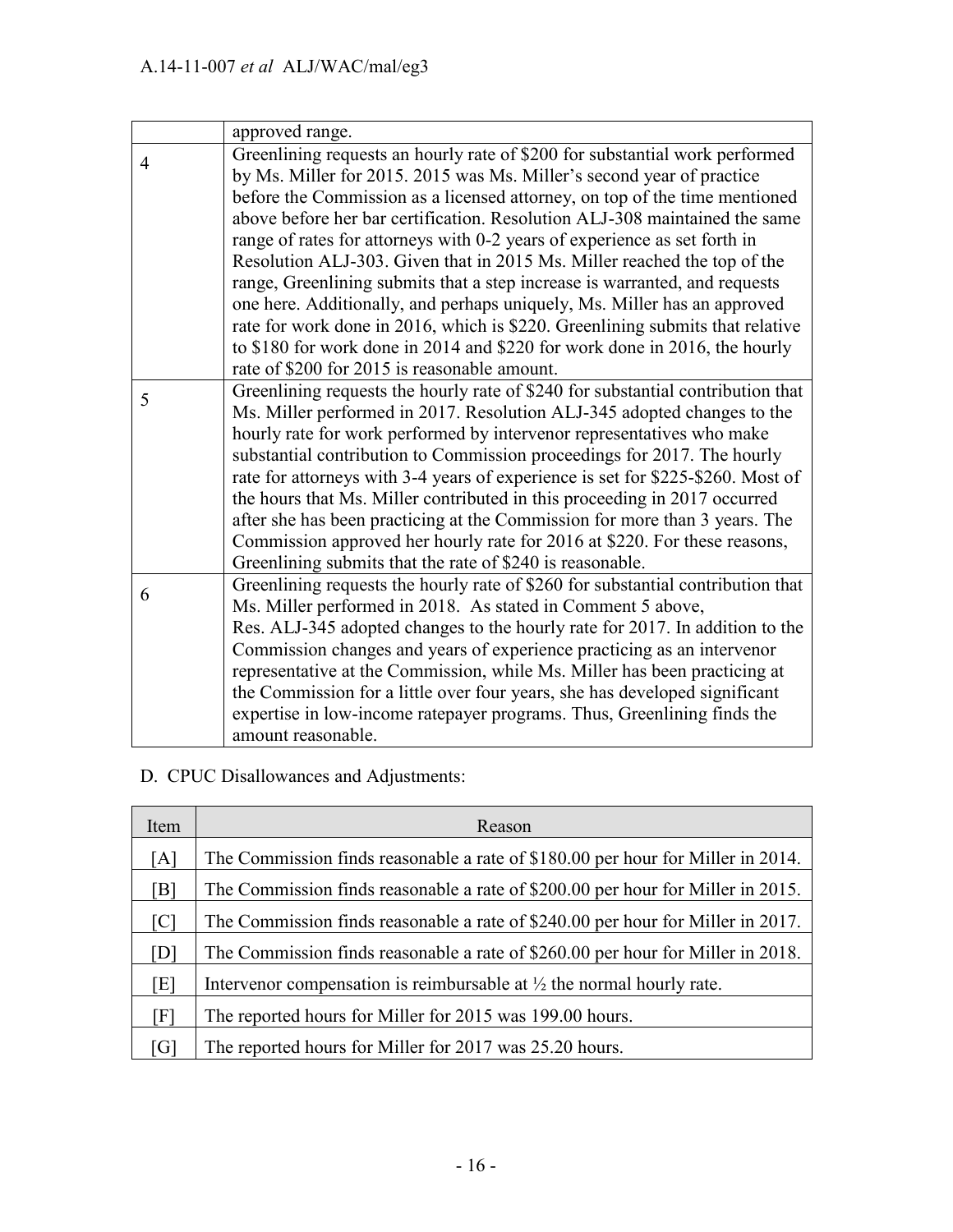### **PART IV: OPPOSITIONS AND COMMENTS:**

(Within 30 days after service of this Claim, Commission Staff or any other party may file a response to the Claim (*see* § 1804(c)))

|  | A. Opposition: Did any party oppose the Claim? | N |
|--|------------------------------------------------|---|
|  |                                                |   |

B. Comment Period: Was the 30-day comment period waived (*see* Rule  $14.6(c)(6)$ ? Yes

### **FINDINGS OF FACT**

- 1. The Greenlining Institute has made a substantial contribution to Decision (D.)16-11-022, D.16-04-040, D.15-12-047, and D.17-12-009.
- 2. The requested hourly rates for The Greenlining Institute's representatives, as adjusted herein, are comparable to market rates paid to experts and advocates having comparable training and experience and offering similar services.
- 3. The claimed costs and expenses, as adjusted herein, are reasonable and commensurate with the work performed.
- 4. The total of reasonable compensation is \$74,634.00.

### **CONCLUSION OF LAW**

1. The Claim, with any adjustment set forth above, satisfies all requirements of Pub. Util. Code §§ 1801-1812.

#### **ORDER**

- 1. The Greenlining Institute shall be awarded \$74,634.00.
- 2. Within 30 days of the effective date of this decision, Pacific Gas and Electric Company ratepayers, Southern California Edison Company ratepayers, San Diego Gas & Electric Company ratepayers, and Southern California Gas Company ratepayers, shall pay The Greenlining Institute, their respective shares of the award, based on their California-jurisdictional electric and gas revenues for the 2017 calendar year, to reflect the year in which the proceeding was primarily litigated. If such data is unavailable, the most recent electric and gas revenue data shall be used. Payment of the award shall include compound interest at the rate earned on prime, three-month non-financial commercial paper as reported in Federal Reserve Statistical Release H.15, beginning May 3, 2018, the 75<sup>th</sup> day after the filing of The Greenlining Institute's request, and continuing until full payment is made.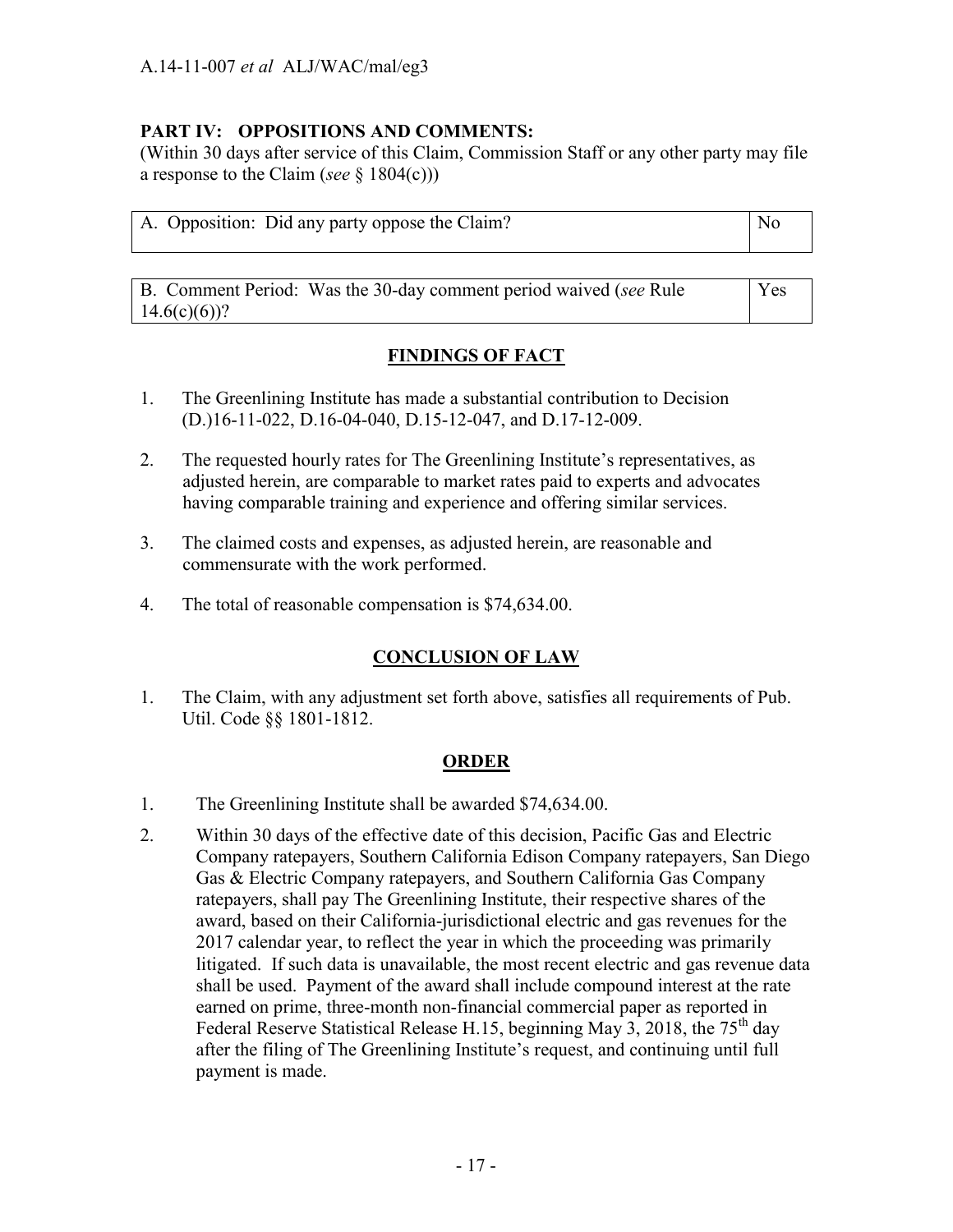### A.14-11-007 *et al* ALJ/WAC/mal/eg3

3. The comment period for today's decision is waived. This decision is effective today. Dated February 21, 2019, at San Francisco, California.

> MICHAEL PICKER President LIANE M. RANDOLPH MARTHA GUZMAN ACEVES CLIFFORD RECHTSCHAFFEN GENEVIEVE SHIROMA Commissioners